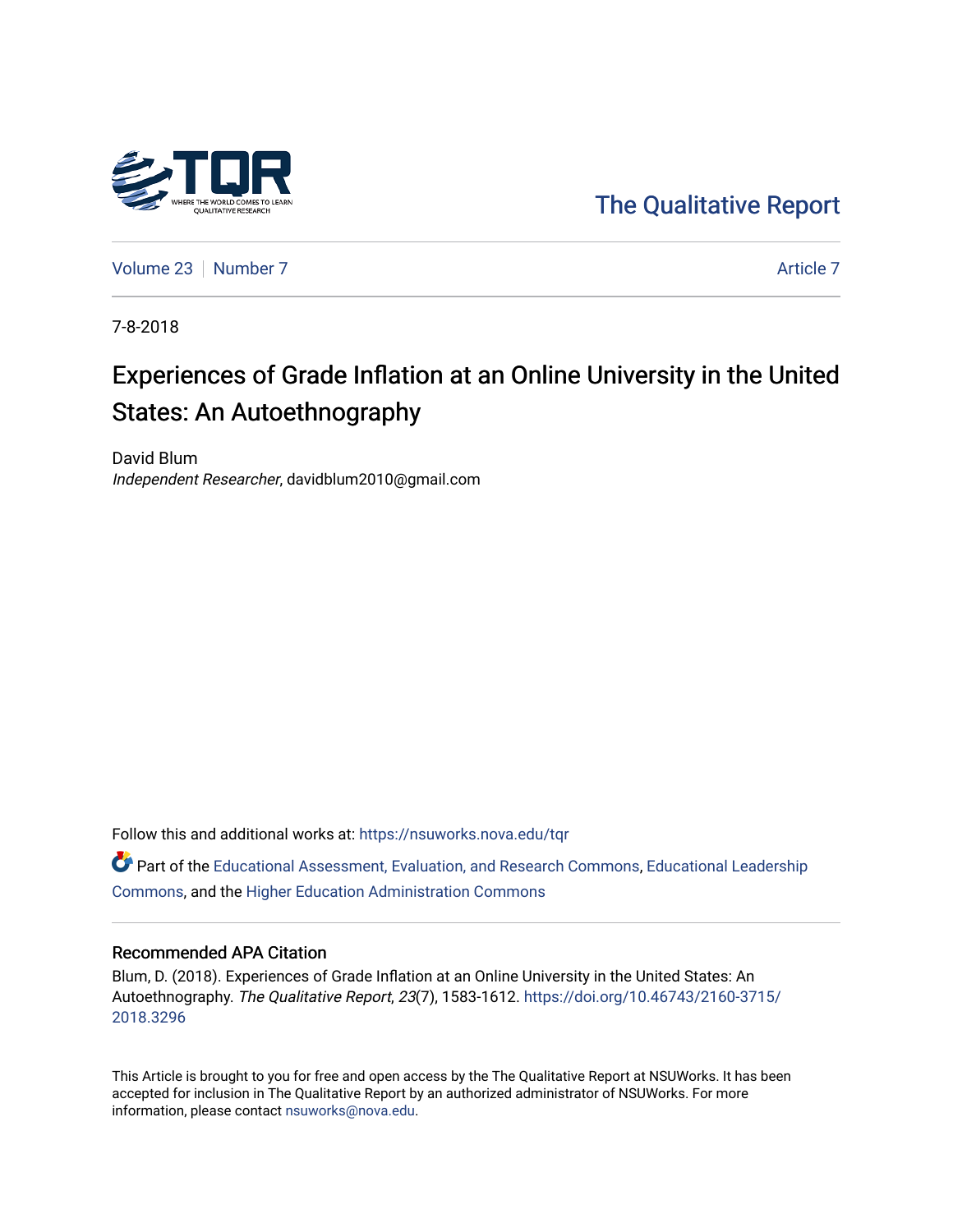# **Qualitative Research Graduate Certificate** Indulge in Culture Exclusively Online . 18 Credits **LEARN MORE**

# Experiences of Grade Inflation at an Online University in the United States: An Autoethnography

# Abstract

Grade inflation is a problem at universities in the United States. To understand the cultural effect of grade inflation at a regionally accredited online university in the United States, I conducted autoethnographic research as a participant and observer. In this autoethnographic study, the purpose of my research was to explore my experiences being immersed in a grade inflation culture. I addressed a gap of autoethnographic research related to a culture of grade inflation existing at an online university in the United States. I provided seven themes serving as my discoveries related to my observations and participation as a faculty member. My discoveries supported my assumptions that a culture of grade inflation likely exists at the online university. My discoveries also contribute to the overriding theme in the extant literature that grade inflation exists. My discoveries also support the concept that grade inflation is not limited to on ground universities but also extends to online universities in the United States.

# Keywords

Autoethnography, Grade Inflation, Online University, Participant Observer

# Creative Commons License



This work is licensed under a [Creative Commons Attribution-Noncommercial-Share Alike 4.0 International](https://creativecommons.org/licenses/by-nc-sa/4.0/)  [License](https://creativecommons.org/licenses/by-nc-sa/4.0/).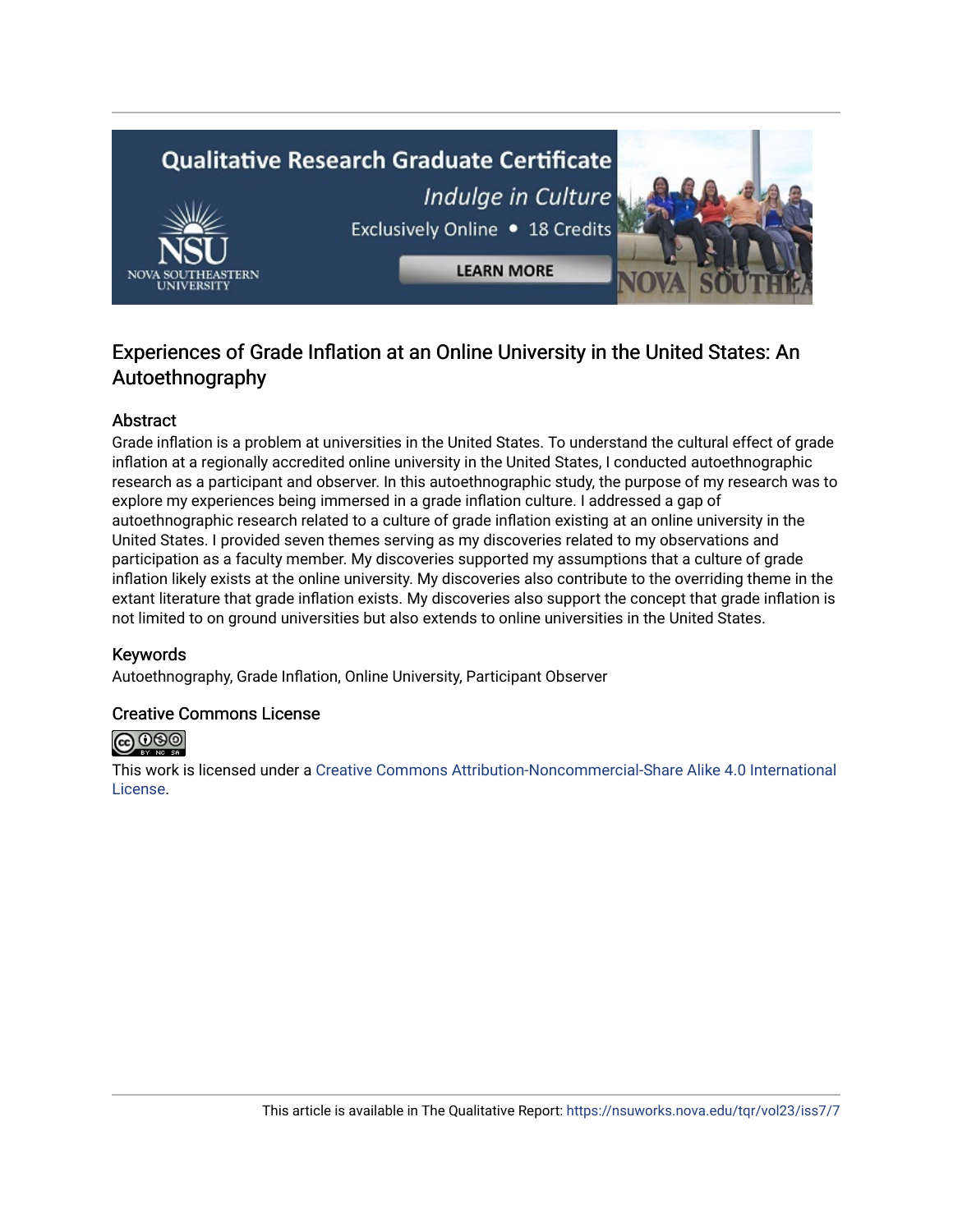

# **Experiences of Grade Inflation at an Online University in the United States: An Autoethnography**

David A. Blum Independent Researcher

*Grade inflation is a problem at universities in the United States. To understand the cultural effect of grade inflation at a regionally accredited online university in the United States, I conducted autoethnographic research as a participant and observer. In this autoethnographic study, the purpose of my research was to explore my experiences being immersed in a grade inflation culture. I addressed a gap of autoethnographic research related to a culture of grade inflation existing at an online university in the United States. I provided seven themes serving as my discoveries related to my observations and participation as a faculty member. My discoveries supported my assumptions that a culture of grade inflation likely exists at the online university. My discoveries also contribute to the overriding theme in the extant literature that grade inflation exists. My discoveries also support the concept that grade inflation is not limited to on ground universities but also extends to online universities in the United States. Keywords: Autoethnography, Grade Inflation, Online University, Participant Observer*

In this study, I explored my experiences as a participant and observer in an academic culture immersed in grade inflation. I sought understanding of the cultural effects of grade inflation at Balagan University (BU) a pseudonym, which is a regionally accredited online university in the United States. In this paper all individual names were changed to protect privacy and confidentiality.

Grade inflation is defined as a net increase in grades and grade point averages (GPA) over time resulting from alterations made in grading standards and practices not reflected in changes related to the quality of students' work (Hu, 2005; Kostal, Kuncel, & Sackett, 2016; O'Halloran & Gordon, 2015). Grade inflation weakens standards of excellence required of students within education institutions to the point where the ability to accurately assess levels of competency and student knowledge is compromised (Tucker & Courts, 2010). The intended audiences for this paper are online university students, instructors and administrators as these individuals might benefit from an autoethnography related to grade inflation. The intended audience might benefit from the discoveries of this study reading a narrative of a faculty who experienced grade inflation. The research addressed a gap of autoethnographic research related to grade inflation at an online university in the United States. The purpose of the research was to explore the author's experiences as a participant and observer in a grade inflation environment at the online university. The gap in literature is no studies exist based on an exhaustive review in multiple academic libraries and relevant online sources. I could not locate literature related to grade inflation at regionally accredited online universities in the United States.

For this study, I employed autoethnography (AE). AE is qualitative research design used to analyze individual's lives (Ellis & Bochner, 2000). The purpose of AE is cultural understanding which underlies autobiographical experiences (Ellis & Bochner, 2000; Mendez, 2013). The remainder of this paper is structured as literature review, methodology, discoveries, discussion, and conclusion.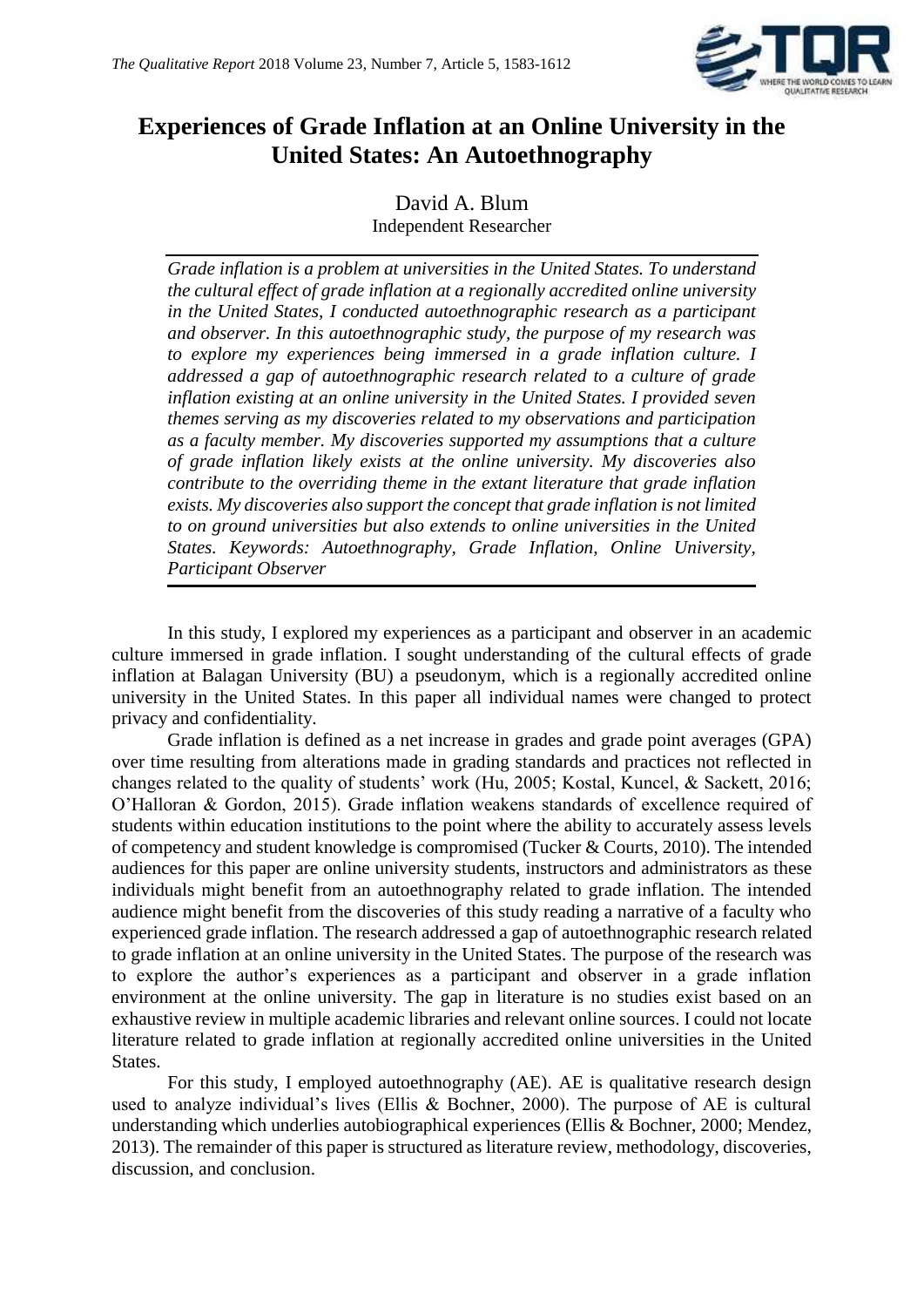#### **Evidence Grade Inflation Exists**

The primary focus of grade inflation in the extant literature is with baccalaureate programs at on ground universities in the United States. A review of the extant literature addressed grade inflation as a widespread problem at U.S. universities. Popov and Bernhardt (2013) noted since the 1960s, (a) GPAs have been higher at more prestigious schools, (b) GPAs have risen over time at all universities, and (c) grading standards have fallen quicker at more prestigious schools. Kohn (2002) noted the issue of grade inflation first appeared in peerreviewed literature in 1894 featuring Harvard University. However, researchers observed a rise in college grade inflation did not occur in U.S. higher education until the 1960s during the Vietnam War and the widespread cultural and social turmoil of the time (Caruth & Caruth, 2013; Castillo, Wakefield, & LeMaster, 2010; Gray, 2008; Juola, 1976; Love & Kotchen, 2010; Nikolakakos, Reeves, & Shuch, 2012; Rojstaczer, 2015). Love and Kotchen (2010) noted evidence is strong and positive indicating grade inflation began to rise in the 1960s.

In the early 1960s, Rojstaczer (2015) noted grade distribution in the United States consisted of 15% "As" and 35% "Cs." Between 1969 and 2001 "As" accounted for 43% of all letter grades earned while "Cs" accounted for 9% of all letter grades earned (Rojstaczer, 2015). Vedder (2010) noted in 1961 students spent approximately 40 hours per week in class and studying. By 2013, students spent approximately 27 hours per week in class and studying yet received higher grades than students did in 1961 (Vedder, 2010).

From the 1960s to the 2000s, "As" rose to 28% of all grades given while "Cs" went down 19%, according to Rojstaczer's (2015) research. During this timeframe, Gray (2008) estimated 90% of university students received unearned "As" or "Bs." In this context, unearned means grades were given to students without students putting forth the requisite effort and skill required to earn an "A" or "B" in a traditional rigorous academic environment. Gray's research concurred with Jaschik (2009) that instructors gave higher grades without a commensurate change in knowledge obtained by students. Jaschik indicated grade inflation rather than students being better prepared was the primary reason for a higher number of "As" or "Bs" being disseminated. Juola (1976) noted an average GPA increase of .404 between 1965 and 1973. Rojstaczer and Healy (2012) noted instructors at private universities gave more "As" and "Bs" than at public universities. Rojstaczer (2003) found GPAs at private universities in 2006– 2007 were 0.3 higher than at public universities. Rojstaczer and Healy (2010) recognized an average GPA increase of .13 between 1995 and 2006 at over 160 colleges and universities.

Caruth and Caruth (2013) posited grade inflation appears most common at public universities and liberal arts colleges in the southern states of the United States. The mean GPA at private schools was 0.3 points higher than public universities, and the rate of grade inflation was 25% to 30% higher at private schools (Rojstaczer, 2015). In 1966, 22% of Harvard undergraduate students received "As" (Kezim, Pariseau, & Quinn, 2005). Caruth and Caruth (2013) noted GPAs at private universities increased from 3.09 in 1991 to 3.30 in 2006, a 9.4% increase. By 1997, 46% of Harvard students received "As" (Kezim et al., 2005). At public colleges and universities during the same period GPAs rose from 2.85 to 3.01, a 9.5% increase (Caruth & Caruth, 2013). Over the past 35 years, GPAs increased by approximately 0.15 per decade (Rojstaczer, 2015).

Green and Emerson (2007) suggested a potential factor leading to grade inflation was that "… grading is one of the least liked, least understood, and least considered aspects of teaching" (p. 495). Tierney (1999) articulated the phenomenon of grade inflation requires a "… systemic organizational change that reinvents how we structure academic work so that we are more responsive to the needs of society" (p. 2). Society and industry demand higher education administration produce students with the requisite skills and basic knowledge needed to meet business needs (O'Halloran & Gordon, 2014; Pascarealla, Seifert, & Blaich, 2010).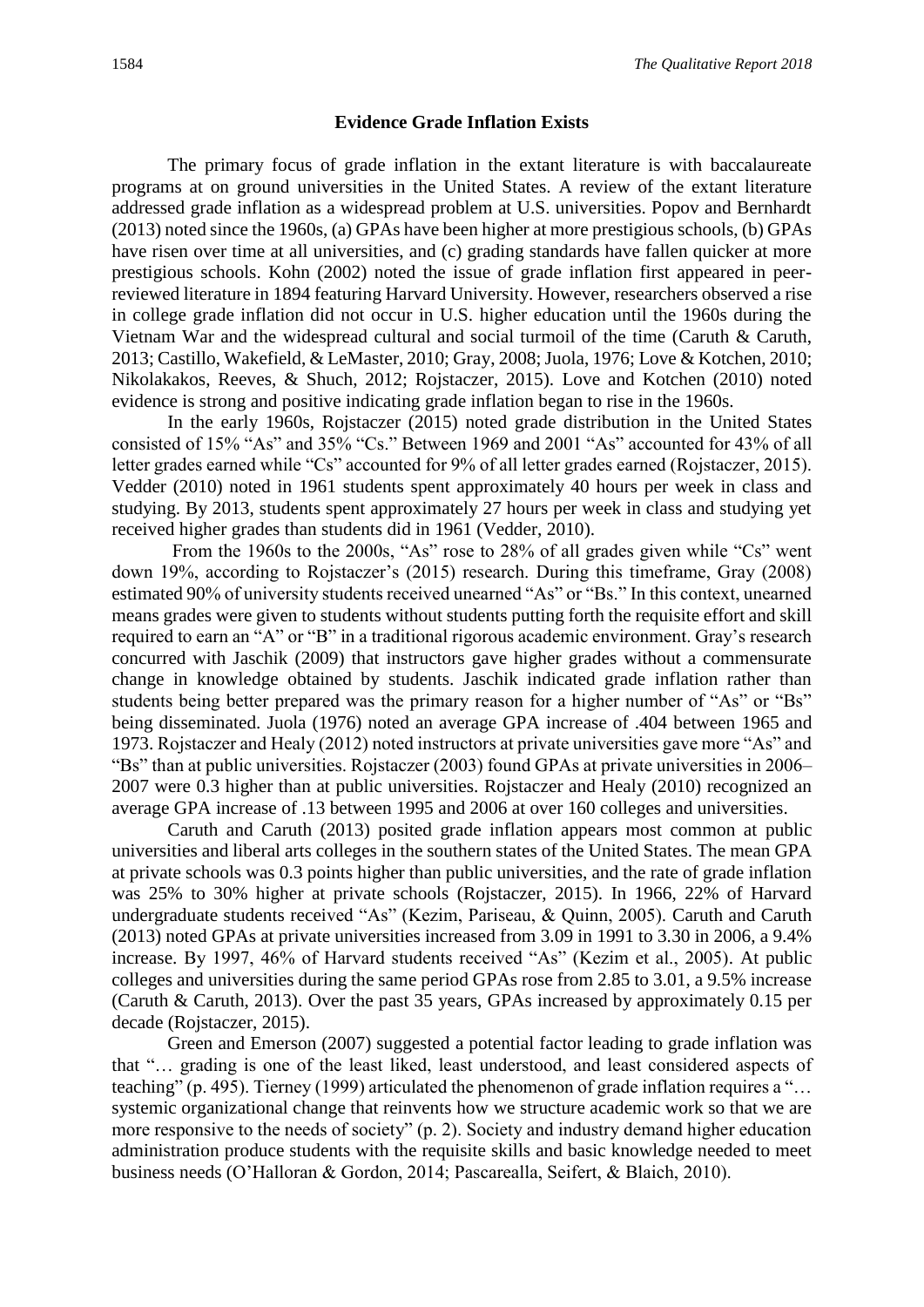University administrations at some schools such as Princeton University have attempted at lessening grade inflation. In 2004, Princeton University implemented a new grading policy to abate grade inflation (Kezim et al., 2005). Before implementation of the new policy, 43% of Princeton students received "As" and 88% of all grades were "B" and above (Kezim et al., 2005). According to the new policy, the number of "As" awarded was limited to 35% in undergraduate classes, down 46% from 2004 but higher than 31% in the 1970s (Kezim et al., 2005). However, 10 years later, Princeton repealed the policy (Hyde, 2015). Students complained the policy intensified student competition on campus, increased student stress, and students were at a competitive GPA disadvantage with other Ivy League school graduates for employment opportunities (Hyde, 2015).

Higher education administration overall have been unsuccessful at significantly curbing instances of grade inflation at U.S. universities (O'Halloran & Gordon, 2014). Chan, Hao, and Suen (2007) noted grading standards are not uniformed as a potential reason for grading standard to vary over time. Figure 1 is a graphic representative of GPA trends from 1983 to 2013 indicating a steady increase of grade inflation over a 30-year period. Figure 2 is a graphic representative of changes in letter grade distributions over time.



*Figure 1:* GPA trends in the United States at four-year colleges and universities from 1983 to 2013. Published with permission from S. Rojstaczer. Graph located at [http://www.gradeinflation.com](http://www.gradeinflation.com/)



*Figure 2:* Changes in letter grade distributions over time from 1940 to 2006. Graph represents averages from 1935 to 1944 and 1945 to 1954, respectively. Data from 1960 onward represent annual averages in their database, smoothed with a three-year centered moving average. Published with permission from S. Rojstaczer. Graph located at<http://www.gradeinflation.com/>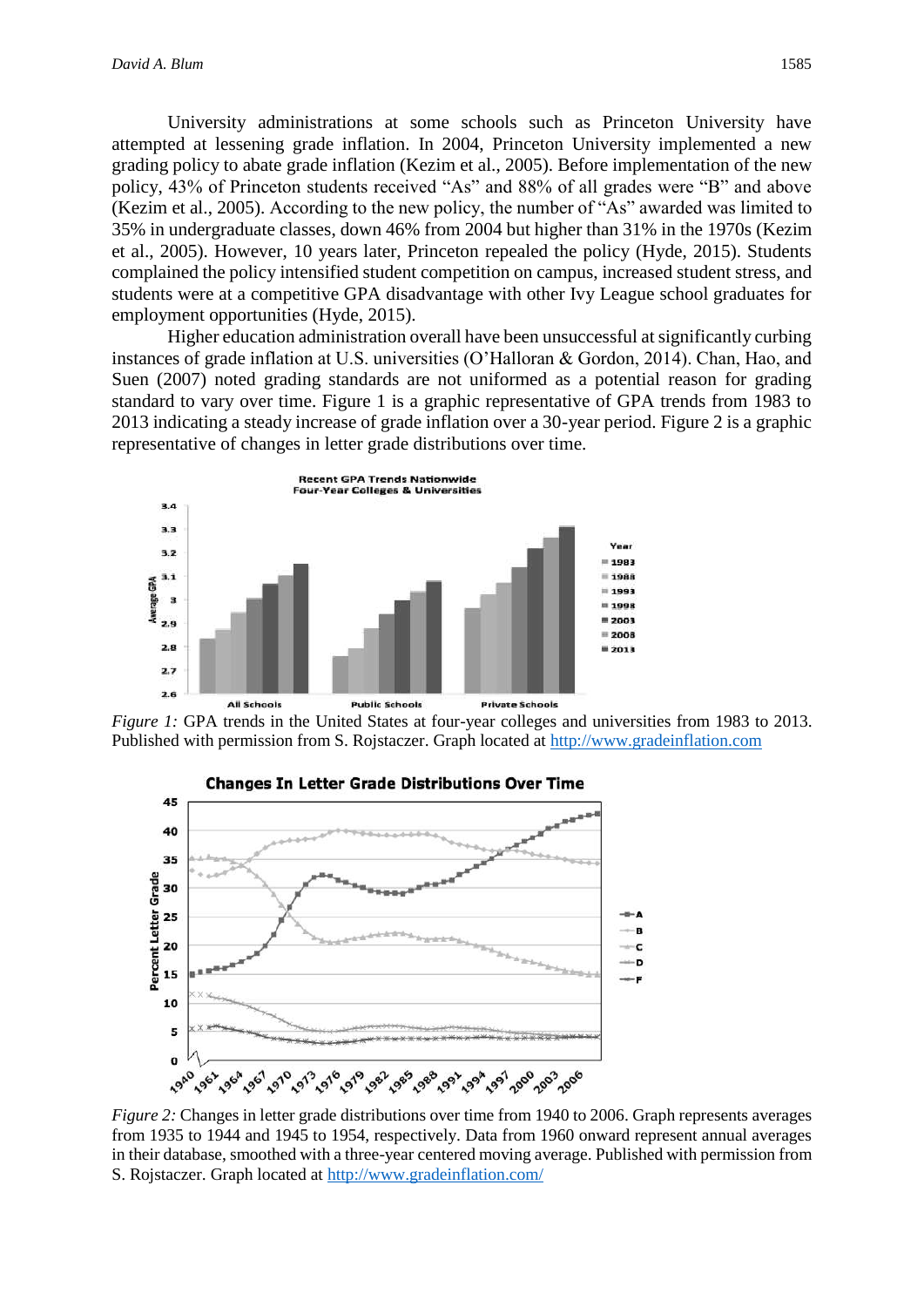Although grade inflation appears to exist in the extant literature, this is not a universally held opinion. Bejar and Blew (1981) noted an increase in grades over time could be a concern if the increase in grades is not commensurate with an equivalent increase in student achievement and knowledge attainment. Winzer (2002) noted a lack of unity of opinion reflecting conflicting views regarding the existence of grade inflation, if reports of grade inflation are exaggerated, or if grade inflation is an issue for concern. Winzer raised challenges over the potential causes of grade inflation and implications for grade inflation on students and academia and potential solutions for grade inflation. Winzer argued the extant literature is varied, occasionally contradictory, and often overlapping for the causes of grade inflation. Winzer suggested potential causes of grade inflation could be grouped into categories based on Birnbaum's (1977) explanations for grade inflation in terms of (a) institutional changes, (b) student demographics, (c) changes in grading policy, (d) faculty behavior, and (e) curriculum changes. Kohn (2002) mentioned no research and no data exists demonstrating students who earned "As" received lesser grades years previously. Gooblar (2014) argued no convincing studies provided evidence demonstrating higher grades lead to poorer learning outcomes for students.

#### **Researcher Motivation**

For approximately two years I was a faculty member at an online university in the United States where grade inflation seemingly permeated every aspect of the educational institution. As a faculty member, an educator, and as a rational human being, I could not participate in grade inflation as I equated grade inflation with cheating. I noticed students were getting "As" who could not (a) submit consistent quality work, (b) meet course objectives, goals, outcomes outlined in the syllabus and in the course room, (c) write a paragraph free of grammar, writing mechanics, and or APA errors, and (d) follow course instructions. Because of my experiences, grade inflation became a personal experience for me. After leaving the university, I began conducting research on grade inflation seeking to better understand the phenomenon.

#### **Methodology**

#### **Autoethnography**

To understand the phenomenon and the culture of grade inflation beyond the extant literature, I employed autoethnography (AE). AE is a qualitative research design used to analyze individuals' lives (Ellis & Bochner, 2000). The purpose of AE is cultural understanding which underlies autobiographical experiences (Ellis & Bochner, 2000; Mendez, 2013). Mendez noted AE practitioners want readers to care, relate to, and feel for the subject matter. A researcher utilizes AE to systematically analyze and describe personal experiences to understand cultural experience (Ellis, Adams, & Bochner, 2011). AE combines characteristics of autobiography and ethnography (Ellis et al., 2011).

AE provides researchers the ability to impart a story by integrating themes and patterns giving the reader a sense that the story is truthful and relatable (Ellis, 2004). Sparkes (2000) noted AE is highly personalized and draws upon experiences of the researcher to extend qualitative understanding. Le Roux (2016) noted AE is therapeutic for the author and comforting to the reader. For the author, writing one's experiences can purge the angst and negativity associated with the event (Ellis et al., 2011). Positive experiences associated with the story can be shared to reduce prejudice, raise consciousness, understand cultural differences, and give a voice (Ellis, 2011). For the reader, the AE researcher intends to move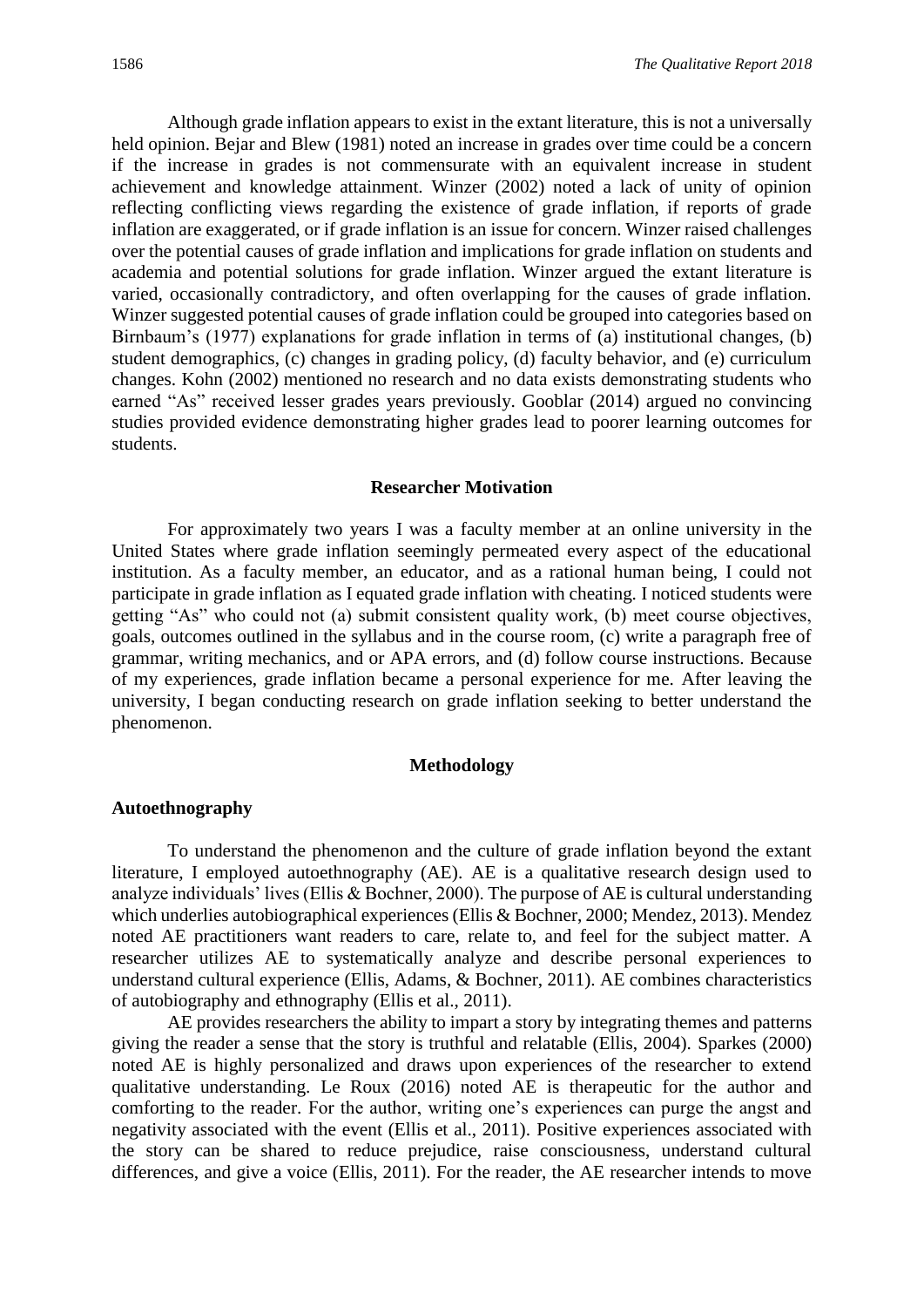the emotions and position of the reader in relation to the events (Ellis & Bochner, 2000; Le Roux, 2016)

With AE, the researcher is an insider who knows and understands other members of the group and is better able to gain insights into processes, phenomena, individuals, cultural, or group dynamics (Galle' & Lingard, 2010; Vickers, 2002). In this study, I linked concepts from literature with my personal experiences, participation, and observations to collect data and gain insights toward understanding the reasons for and cultural effects of grade inflation at BU.

Consistent with AE research, I retrospectively and selectively wrote about revelations derived as a participant and observer at BU (Delany, 2004; Didion, 2005; Ellis et al., 2011; Goodall, 2006). In the AE method, it is necessary to provide a brief explanation of the researcher's life as it pertains to the research so that the reader may fully appreciate the context in which the researcher presents the data (Ellis & Bochner, 2000; Galle' & Lingard, 2011).

I was a BU faculty member in the business school, teaching masters and doctoral students from September 2013 to January 2016. As an instructor, my policy was for students to follow course instructions explicitly, conform to American Psychological Association  $(APA)$  publication manual  $6<sup>th</sup>$  edition, and complete assignments in conformance with university stipulated grading guidelines. Around December 2013, I noticed most of my students possessed poor writing and critical analysis skills. Students were unprepared for work at the master or doctoral level. BU permitted faculty to review prior grades and assignments in the course load system of students who were enrolled in the instructor's courses. The course load system provided access to courses taken by the student, all assignments submitted and discussions posted by the student, weekly grades, the names of faculty members, and final grades. I noticed faculty would give students "As" for work that did not follow assignment instructions, were not in conformance with APA style and formatting, and to students who seemed to have gained little understanding from course and outside readings. Rarely would faculty give "Cs" even if the student did not complete the assignment or followed assignment instructions. Because of this observation, I became interested in the phenomenon of grade inflation.

AE has five advantages and three disadvantages. The first advantage is AE permits the researcher to obtain access to a culture to gain understanding and meanings of group members, beliefs, customs, behaviors, norms, and values known to the group (O'Byrne, 2007). In this study, AE helped to provide me a richer understanding of the effect grade inflation has on members and culture of BU.

The second advantage is being a cultural insider where the researcher can gain an understanding of the culture and therefore provide rich and descriptive data (Mendez, 2013). As an insider in a cultural setting, realities of the phenomenon often occur that might not have been thought of previously. For example, a researcher might be skeptical grade inflation is a concern in online higher education but after participating and observing the culture of an online educational institution, the researcher might consider the research beneficial and practical for the larger society.

The third advantage is ease of accessing data since the researcher refers to his or her experiences as the source of information (Mendez, 2013). Data can be collected by observing and participating in any culture the researcher can obtain access (Kawulich, 2005). Because the researcher's personal experiences are the primary source of data collection as part of investigating phenomenon, data collection is simplified (Chang, 2007; Ellis et al., 2011).

A fourth advantage is AE researchers contribute to others' lives by reflecting and empathizing (Mendez, 2013). AE can assist the researcher toward contributing to the lives within the culture and in society by making the reader reflect on and empathize with the narratives presented. Listening and observing with concern, compassion, and empathy but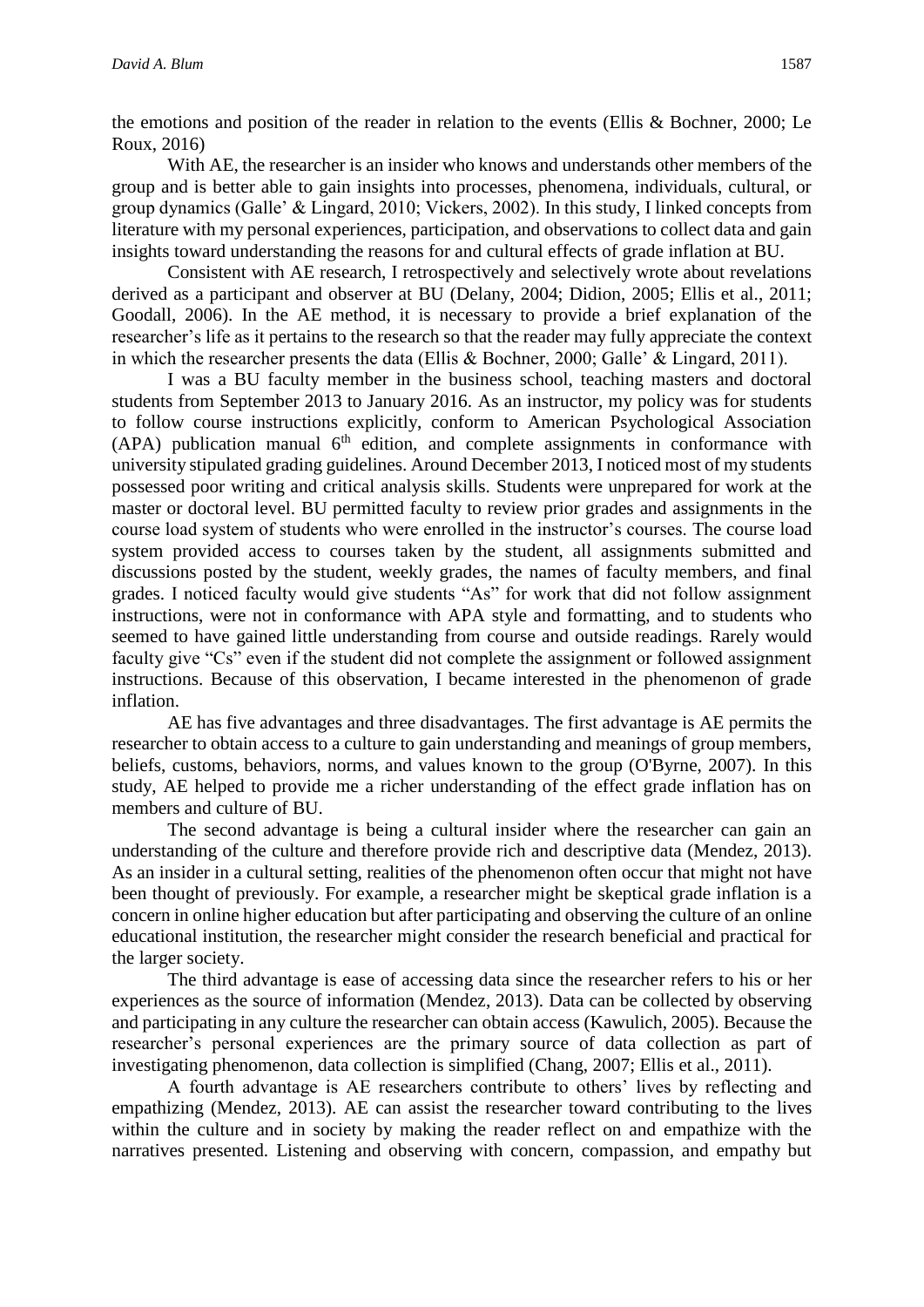without judgment and absorbing the feelings of others are critical qualities for the AE researcher (Watts, 2008).

The fifth advantage is the researcher can write from first hand experiences using his or her voice (Mendez, 2013). Wall (2008) noted AE starts with the researcher's personal story. Chang (2007) argued AE unshackles the researcher from formal academic writing to touch readers by imparting the researchers unique voice and experiences. In this way, AE researchers are freed from traditional writing conventions focusing on information and educating others using his or her voice (Mendez, 2013).

The first of the three AE disadvantages is AE practitioners must be aware of his or her feelings, biases, and attitudes as well as those of group members (Ngunjiri, Hernandez, & Chang, 2010; O'Byrne, 2007). AE practitioners must maintain professionalism and objectivity and not permit emotions to influence being a participant and or observer (Chang, 2007). AE practitioners should also be aware the influence and power personal narratives can have on emotions, attitudes, and feelings of the researcher the cultural environment under study (Malinverni & Pares, 2017).

The second disadvantage is the researcher could become excessively involved in the culture and unable to be emotionally detached leading to bias (Burnard, 2004). AE researchers must retain some objectivity and analyze criteria relative to determining cultural positive, negative consequences, and outcomes (O'Byrne, 2007). Autoethnographer bias might occur as researchers often do scant fieldwork, observe less than a statistically significant sample, and for not spending adequate time with all members of the culture (Buzard, 2003; Delamont, 2009).

The third disadvantage is that human memory is fallible (Tullis-Owen, McRae, Adams, & Vitale, 2009). For most researchers, it is impossible to remember verbatim, recall, or report events as occurred (Ellis et al., 2011). Memory is selective and often prior experiences are censored (Chang, 2007). The researcher might also have difficulty remembering how he or she felt at the time the experience happened (Tullis-Owen et al., 2009). Researchers must recognize that two people can experience the same occurrence yet provide different stories and interpretations.

In conformance with the AE method, my research was based on personal experiences, personal observations, participation, review of student papers, review of data in the course load system, instructor grading patterns, and feedback provided by other instructors to students. The chosen data collection method in AE was as participant observer (Fox, 2004; Kawulich, 2005; Reed-Danahay, 2009). As a participant observer, I wanted to understand the cultural effects of and reasons for grade inflation at BU.

Participation is one of the first considerations when conducting AE research (Driscoll & Anderson, n.d.). The participant observer is immersed into the community to obtain deep knowledge about the intricacies and inner workings that would be otherwise unable to be gained from literature or documentation (Halvorson, n.d.). The participant observer by living in the environment can understand the differences and similarities between what people do and what people say they do (Halvorson, n.d.). Direct quotes were obtained but were sparingly used in this paper to ensure participant confidentiality.

# **Rigor**

Duncan (2004), Holt (2001), Sparkes (1996), and Wall (2008) supported the AE approach as rigorous and a justifiable form of inquiry. Reed-Danahay (1997) mentioned AE is more trustworthy than ethnography because the voice of the cultural insider is assumed to be truer than a cultural outsider. Stinson (2009) argued readers should gain the impression the AE experience is convincing and is relatable.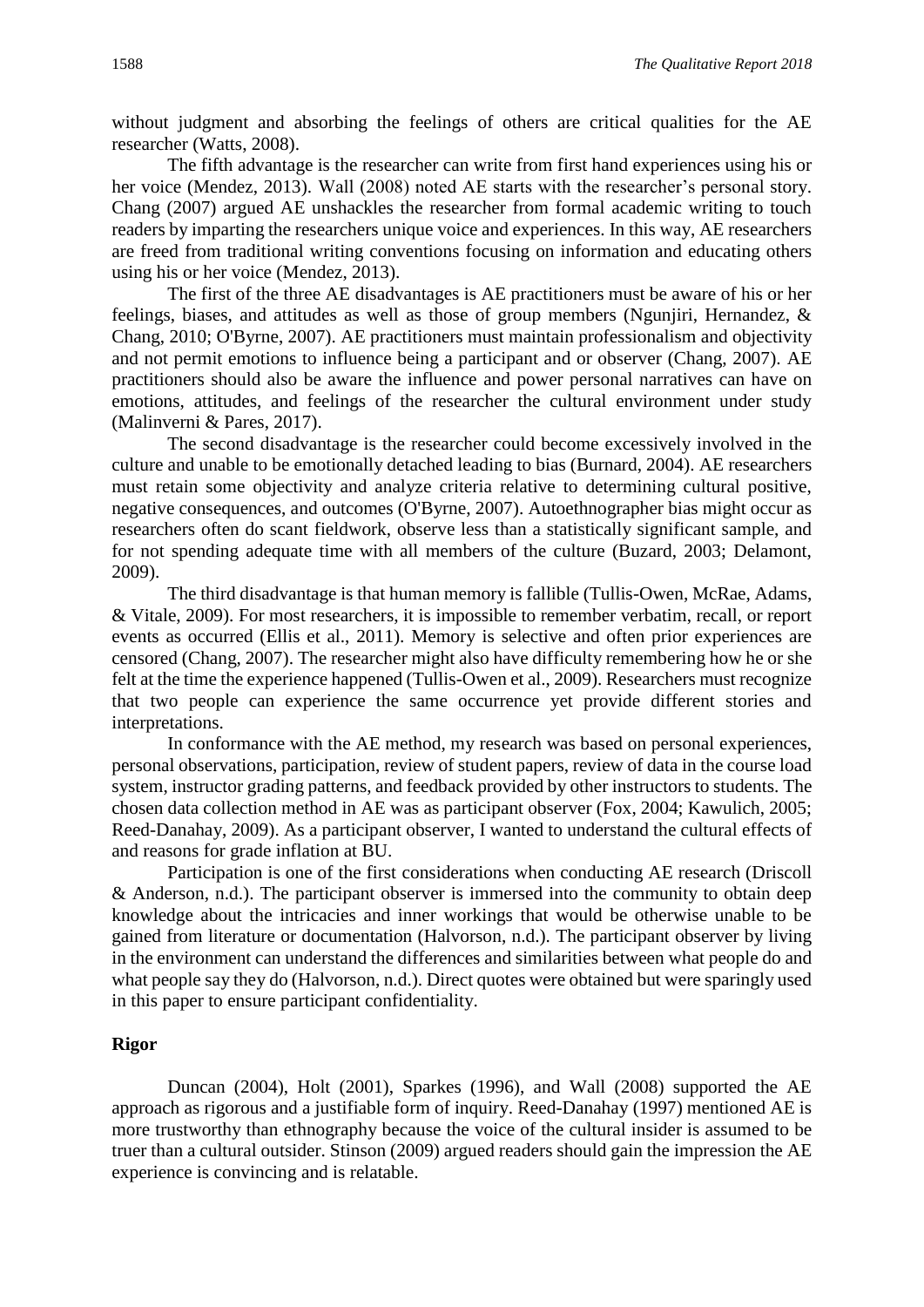Although AE is focused on the writer, AE complies with qualitative standards of validity and rigor (Elias, 2017). Validity in AE research refers to the confidence in the researcher's ability to collect data, analyze data, and accurately represent the culture, society, or group under study (Neuman, 2003). For researchers, validity is achieved when the study maintains what it sets out to achieve (Elias, 2017). In AE, readers validate and authenticate the credibility and believability of the autoethnographic experience (Lincoln & Guba 1985). Ellis (2004) noted the story's generalizability is tested by readers who decide if the story is relevant based on their experiences or others they know rather than by traditional sampling.

In the context of validation, data were utilized to test, advance, and or explain empirical assumptions (Wilson & Chaddha, 2010). Hand written reflective notes were the primary data collection source. I triangulated data from my observations with administration personnel responses and analysis from the extant literature. Triangulation of data increases credibility and quality of the study (Wall, 2006). To validate this study, I used ecological validity. Ecological validity is the degree to which data collected and described by the researcher truthfully reflects the culture, society, or group (Neuman, 2003). For this study, the extant literature and my observations and participation provided ecological validity.

Feldman (2003) mentioned criteria to strengthen rigor and validity in an AE study. The first criterion is to provide clear and detailed descriptions of how data was collected and what is data. The second criterion is to provide clear and precise descriptions of how the representation of the data is formed. Third is to offer multiple sources of data, and fourth, to provide evidence that the research changed and added value to extant knowledge / research.

AE has gained favor as a qualitative research method (Anderson, 2006; Denshire, 2013; Ellis et al., 2011; Le Roux, 2016). In an AE design, the researcher is a full member of the group or setting (Anderson, 2006). Researchers utilizing AE understand the culture well, have adopted some of the cultural norms and mores, and in some cases, have completely accepted the culture (Ellis & Bochner, 2003; O'Byrne, 2007).

#### **Data Collection**

AE is a valid data collection method (Aij, Visse, & Widdershoven, 2015; Boyle & Parry, 2007; Ellis & Bochner, 2000; Ellis et al., 2011; Reed-Danahay, 1997). AE permits researchers to take a systematic approach to data collection, data analysis, data interpretation, and report writing (Chang, 2007; Ngunjiri et al., 2010). Chang (2007) mentioned AE practitioners collect data by participating, observing, and document review.

Adhering to the third criterion of Feldman (2003), I collected data from (a) observing each student's course load system, (b) observing student work and participating with students in my course room, (c) participating as a faculty member in terms of speaking and conversing over e-mail and on the phone with administration, students, and other faculty members, and (d) reviewing the extant literature to verify if the phenomenon of grade inflation exists.

Conforming to Feldman's (2003) first criterion, from September 2013 to January 2016, 169 students enrolled in one of five courses I taught. Of 169 students, 65 received a letter grade. The remaining 104 students dropped or withdrew from a course before I could post final grades. To learn about how a student performed in a prior course, I entered the student's course load system a few days before the official course start date.

After entering into the student's course load system, I observed a trend where faculty posted grades higher than would be reflective of student performance and quality of work. In the course of my experience at BU, I observed several issues in the course load system. I reviewed graded student papers and noticed if feedback given to students was at the level required by the university. I observed if the student submitted assignments on time. I noticed if the student followed the assignment instructions, and if the student adhered to the course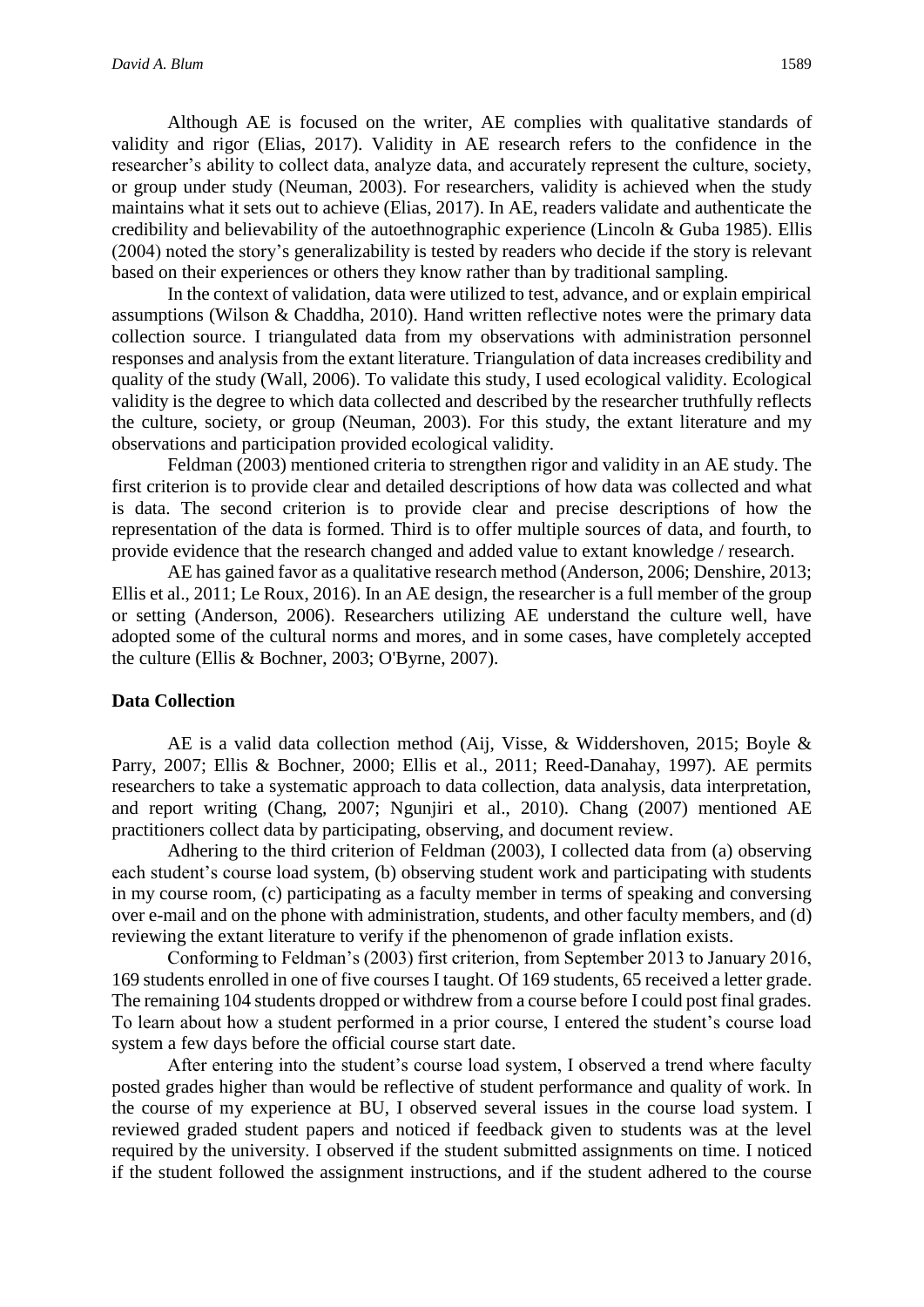syllabus. I detected if faculty adhered to the university's grading policies. Faculty were trained to grade student work in conformance with widely distributed grading guidelines. For faculty, the grading guidelines were a subjective evaluation of student work. BU did not provide an objective grading rubric with a predetermined range of points for meeting assignment or discussion question criteria. All courses and associated materials were pre-loaded without input from faculty. Faculty could notify administration when "hot fixes" were needed. Hot fixes were quick adjustments such as clarifying words to a discussion question or assignment instruction. BU did not permit faculty to use rubrics.

The second part of my data collection was observing student work and participating in my course room. I noticed whether students fully addressed assignment and discussion questions. I observed if students completed the number of pages required in the assignment instructions. I detected if students were late in submitting assignments. I noted if students adhered to APA style and formatting. I spotted if students had grammar and mechanics errors. I considered if students demonstrated deep understanding of course required readings including the textbook and articles. I observed if students clearly expressed their thoughts in a scholarly manner. I detected whether students analyzed, interpreted, critiqued, integrated, evaluated, and synthesized academic and scholarly information. A concern was if students adhered to BU's academic integrity policy and use of peer reviewed literature. I observed if students applied feedback in subsequent assignments. During this second part of my data collection, I was academically qualified to teach one course. However, I was qualified to determine if the student met grading guidelines, met APA guidelines, conformed to scholarly writing requirements, comported to academic integrity policy, and if the student followed written instructions.

The third aspect of data collection was participating as a faculty member in terms of communicating over e-mail and speaking on the phone with administration and students. Email communications with administration was rare and usually were initiated by administrative personnel or from the department Dean's office. Once or twice per year I would e-mail the Associate Dean to receive clarification on issues related to workshops, policy, and procedural issues. I never spoke to the Dean or Associate Dean on the phone. Administration staff contacted me via e-mail once per year to review my work performance. The call was recorded. When I did speak with students or administrative staff, I used Skype and the conversation was recorded via Ecamm<sup>®</sup>. BU is located in a one-party notification state for recording phone calls. Most students were also in a one-party notification state for recording phone calls. However, if a student was located in a two-party notification state, I would tell the student at the beginning of the call that the conversation was being recorded and ask for consent to record the call. As a faculty member, I was provided a "coach" to address concerns related to student needs. The coach e-mailed me once to set-up a call. I spoke with the coach once and the call was recorded. Notes from the conversation were made. The notes were used to supplement the recorded calls. As part of the notes, I wrote my thought and impressions of the conversation. Thoughts and concepts from students formed the detailed notes I took from recorded student phone calls. The page length of written notes varied but usually were one page per day for five days each week. Each note entry was numbered and indexed supported by instructor feedback, adherence to university policies, GPAs, quality of student work on previous assignments, e-mail correspondences, and verbal communications. Most of my communication with students was via e-mail or feedback on papers. I usually did not speak with students on the phone. I observed e-mail correspondences I had with students related to grades and general course issues. Once or twice per eight-week course two or three students would set up an appointment to discuss course related matters over the phone. The focus on conversations were introductory calls, APA conformance, following assignment instructions, grading issues, reading comprehension, referrals to specific university resources such as the writing center, how the student could improve in subsequent assignments, and applying feedback in subsequent assignments.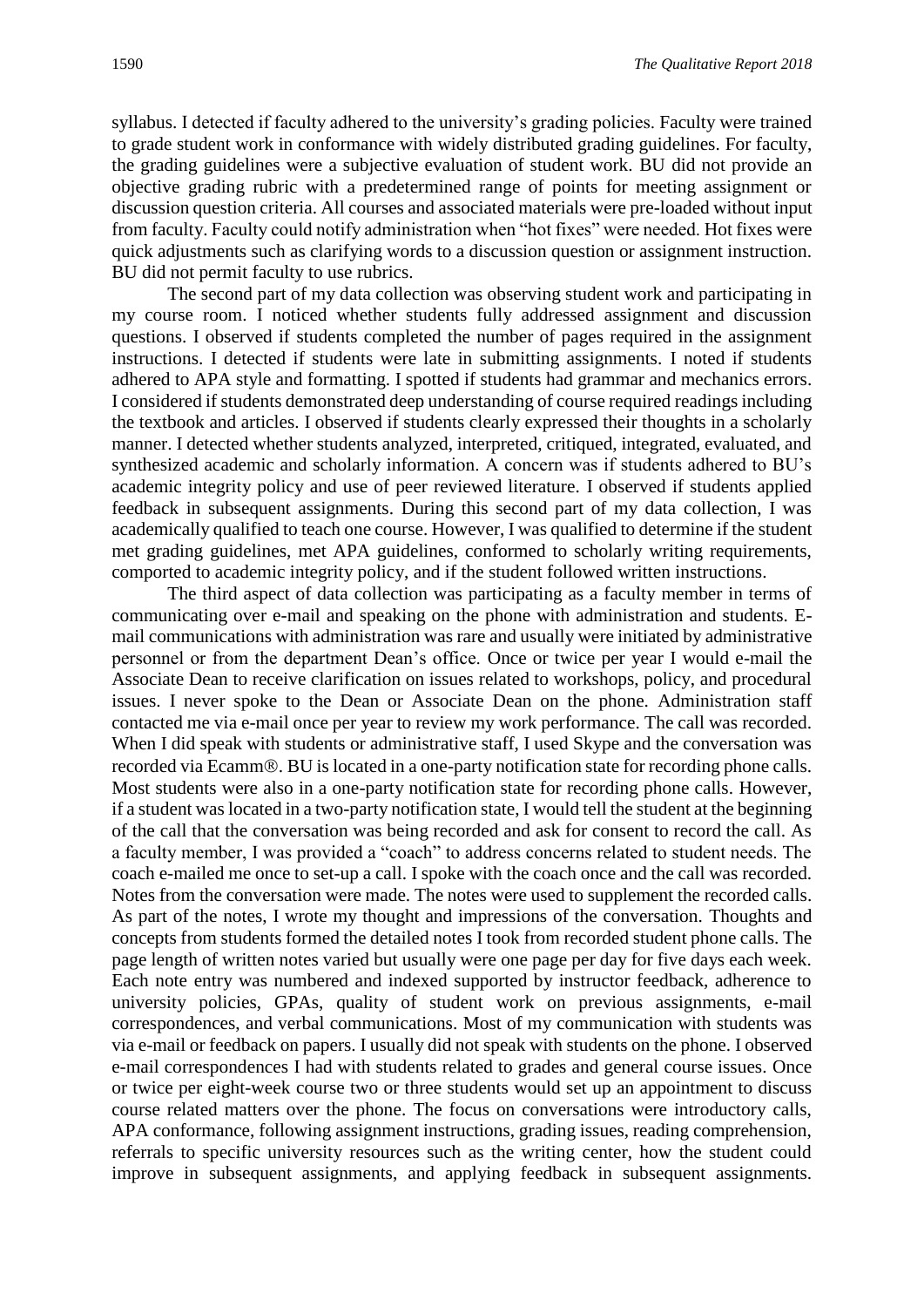Periodically I would participate with faculty through the university's intranet to discuss issues related to university policy, procedures, and andragogy.

#### **Data Analysis**

The primary purpose of AE data analysis and interpretation is to obtain the cultural understanding of the relationship between the researcher, the participants, and the societal culture (Wall, 2006). I used raw data derived from my handwritten reflective notes, review of recorded phone conversations being a participant observer of the culture of grade inflation at BU. To organize raw data from observations and participation, I developed a coding process.

**Coding Process.** To organize raw data from observations and my hand-written notes, I used Microsoft Word (MS Word) to create greater intimacy and understanding of my observations and notes. Saldaña (2013) argued a code in qualitative study is a phrase or word representing essences of a portion of language or visual data. Data can be derived from observation, field notes, documents, literature, interview transcripts, videos, electronic and handwritten correspondences, photographs, artifacts, etc. (Saldaña, 2013). Coding is a process for categorizing qualitative data and for describing the implications and details of these categories (Oladele, Richter, Clark, & Laing, 2012). Ellis and Bochner (2000) and Wong (2008) noted coding is critical to the data analysis process. By coding, I identified, categorized, developed patterns, concepts, and extracted seven themes in a systematic method (Oladele et al., 2012). I determined whether the data fit in and reflected on each category, ensured each category made sense, and assessed the relationship among categories. I identified concepts and patterns through data analysis, compared and contrasted concepts in each transcribed note, and identified the concepts best describing the experiences and communication with participants (Oladele et al., 2012). I reanalyzed, reinterpreted and examined meanings from context (Genzuk, 1999). Data analysis consisted of introspection and immersion thoughts until concepts and meanings developed (Wall, 2006).

To support the classification of data, I read each line from my hand-written notes. Then I carefully re-read the data four times to ensure I understood what my observations and notes meant. I paid close attention to my voice, placed words and phrases in quotation marks and underlined, highlighted in yellow, and bolded specific phrases and words that appeared (Saldaña, 2013).

I utilized a master list in developing descriptive words and category names. After reviewing and analyzing the data over several iterations of trial and error, the information was color-coded as orange (important), blue (possible), and green (not important / relevant). The color-coding processes permitted me to track and control data allowing for interpretation, enhanced understanding of the analyzed data to ensure that the information was relevant, and complemented the autoethnographic study. After completing the initial coding, I organized, summarized, and looked for relationship, patterns, and concepts among data segments. After completing the coding process, concepts, and sub concepts emerged.

The coding process continued in a cyclical fashion in terms of coding and recoding, code to category and vice versa, and category to data (Saldaña, 2009). After the themes emerged, I re-reviewed my notes and extant research / literature to double-check I accurately interpreted meanings from data (Genzuk, 1999). Once completed, I wrote my interpretations and conclusions. Participant responses provided a deeper understanding of the subject matter as advocated by Qu and Dumay (2011).

Adhering to Feldman (2003) fourth criterion for rigor in AE, themes were (a) training and giving feedback, (b) reasons faculty provided scant feedback, (c) student writing and academic integrity, (d) use of student evaluations, (e) experiences working with students as a faculty member in a grade inflation environment, (f) observations of students as a faculty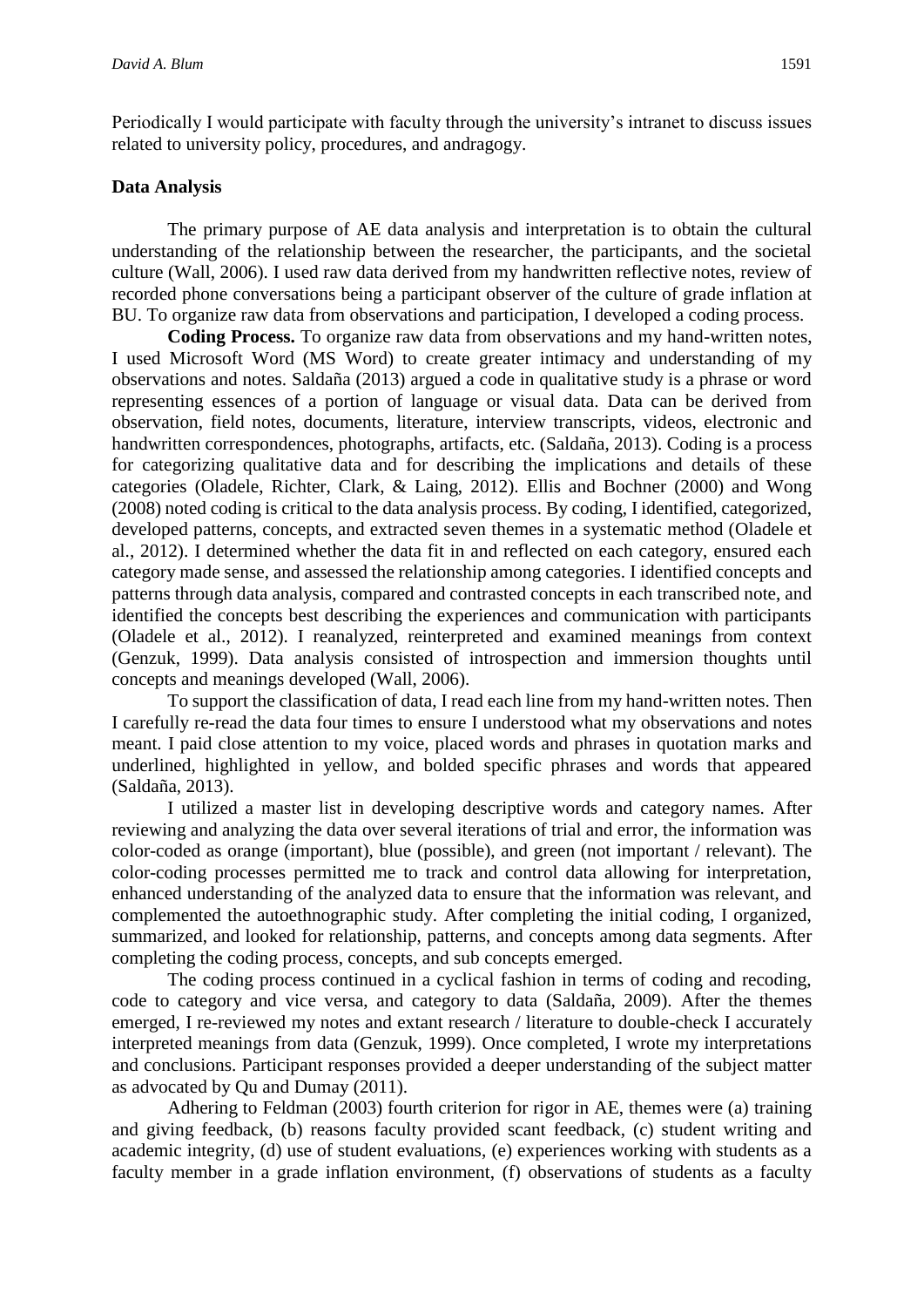member in a grade inflation environment, and (g) reflections on reasons for termination*.* After themes emerged, I re-reviewed field notes and extant literature to double-check I accurately interpreted meanings from data. Once completed, I wrote my interpretations and conclusions (Genzuk, 1999). In conformance with Feldman's fourth criterion, themes might provide evidence adding value and possibly changing extant knowledge / research.

AE was the optimal design to collect data relevant to my experiences, participation, and observations to better understand grade inflation at BU. Other qualitative designs such as case study, phenomenology, ethnography, and grounded theory were inappropriate because with these designs, I could not acknowledge the inextricable link between personal experiences and observations within the cultural context of grade inflation (Maydell, 2010; Wall, 2006).

#### **Discoveries**

#### **Brief Background of Balagan University**

BU is a for-profit online regionally accredited educational institution located in the United States focused on revenue generation and student retention based on my observations as a participant observer and from comments made by former students and faculty at independent online websites such as http://www.onlinedegreereviews.org, https://www.gradreports.com, and https://www.degreeinfo.com. BU's management's purpose appears to strive for increased revenues and to maintain high student retention rates by treating the student as a customer rather than fostering an environment of academic freedom and seeking truth. To this endeavor, administration sought to enhance graduation rates and to quicken degree completion based upon internally disseminated data and from data available from the university website. BU attracts potential students who can pay tuition via federal student aid, employment reimbursement programs, self-funding, or from current or former military service.

Admittance to BU is simple. Prospective students provide personal information such as employment information (if any), military affiliation (if any), the desired academic program, official transcripts, and anticipated start date. Students do not need to provide a writing sample for admission to determine if the student can write a grammatically correct and cogent paragraph. Standardized exams such as the GMAT or GRE are not required for admission. The primary purpose of enrollment appears to ensure potential students enter the system to sign up for courses so enrollment numbers remain high because high enrollment translates to revenue. The purpose of this research was to explore my experiences as a participant and observer in a culture of grade inflation toward understanding the cultural effects of grade inflation at BU. Seven themes developed from analyzing data from (a) observing the student's course load system information, (b) observing student work and participating with students in my course room, and (c) participated as a faculty member speaking and conversing over e-mail and on the phone with administration, students, and other faculty members.

#### **Theme 1: Training and Giving Feedback**

Shortly after being hired, I received faculty training. Training lasted about three months (October 2013 to December 2013). The asynchronous online training focused on policies, procedures, navigating the proprietary software, and how BU wanted faculty to provide feedback to students. The odd element during training occurred when I read a recent policy change. The new policy affirmed faculty who gave a student a "F" would receive payment for teaching the course superseding the earlier policy that faculty who gave "Fs" would not get paid. Learning that a prior policy existed where faculty would not be paid for giving a student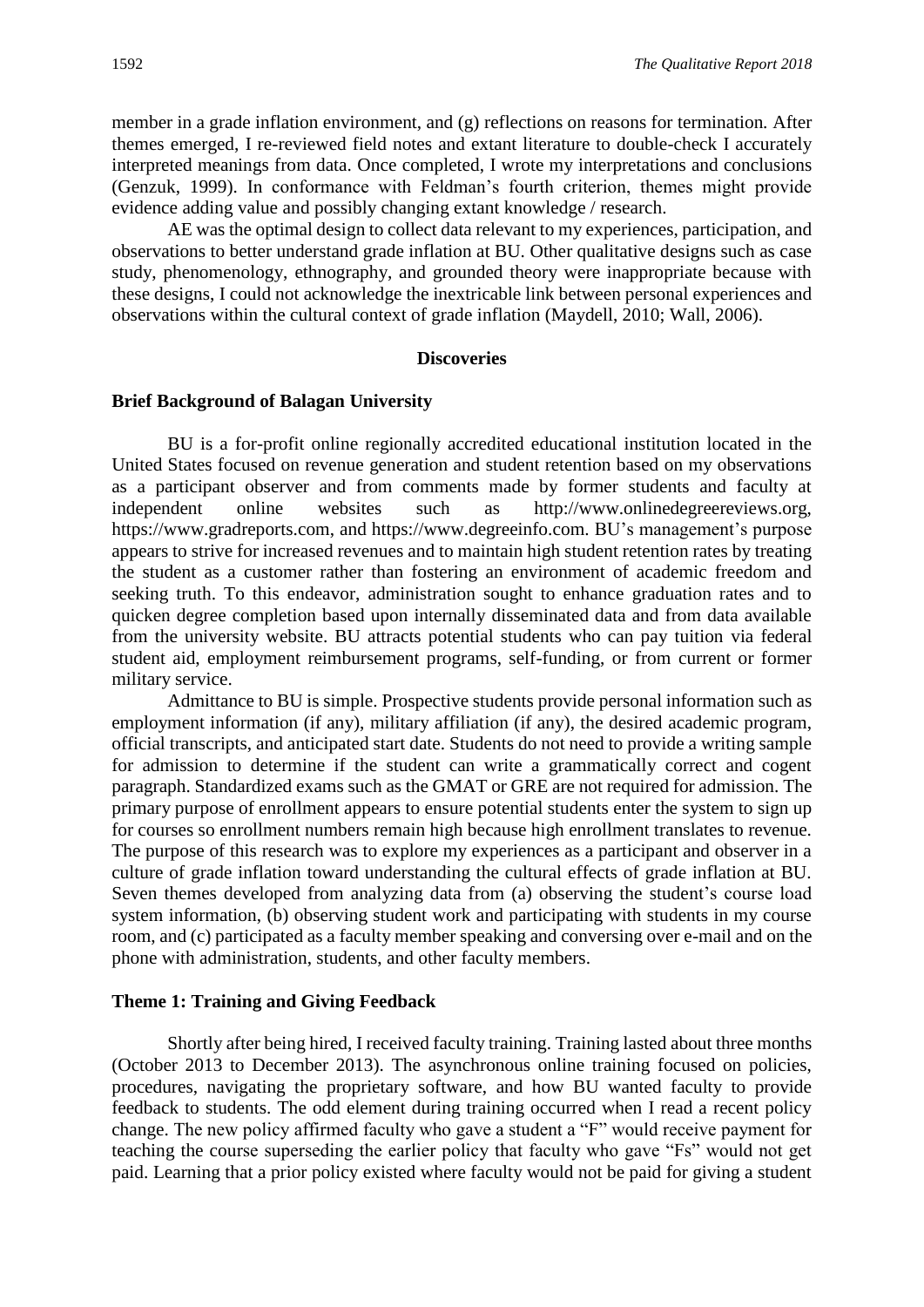a "F" was my first indication of a culture of grade inflation might exist at BU. Although not an attorney, I am unsure an educational institution could refuse to pay an employee who otherwise met the requirements of employment for giving a student the grade of "F."

After training, I received students. The student name and which course the student enrolled were provided in an e-mail received approximately three weeks before the beginning of the course. Students and instructors at BU engaged in 1:1 directed study. About two weeks after receiving the student e-mail, I searched the course load system to review and learn about how the student performed in prior courses.

When I reviewed prior student work from the 169 students who were present the course load system during my time at BU, I noticed approximately 95% of students received an "A" or "B." About 4.9% of students received a "C." Only one student received an "F," and that was because the student failed to submit assignments after Week 2 of the course. Most student GPAs were 3.8 or better on a 4.0 scale. However, I did notice two students with GPAs less than 3.0. I had four students of 169 students who had a 4.0 GPA before being enrolled in one of my courses.

During my time at BU, I noticed in the course load system most instructor feedback consisted of a few sentences or one or two paragraphs of timely but canned, irrelevant, nonformative, and not constructive feedback. Faculty would state, "great job," or "I liked what you did here." Few faculty provided feedback related to the subject matter (accounting, finance, marketing, etc.). On rare occasions, feedback from faculty would include basic comprehension and writing skills lacking in the student's work. One faculty member wrote, "Your writing is not at the graduate level. See what resources are available to you at the writing center." Sometimes instructors would mention APA nonconformance issues such as incorrect APA citation in text or a citation in text existed without a corresponding reference list entry. One faculty member wrote, "Your citations and references need to match. Refer to the APA manual." The faculty member did not refer the student to which section in the APA manual to review.

BU required instructors per written policy to provide detailed and meaningful feedback to guide students to (a) identify what the student did right, (b) where the student did not conform to course requirements and why (c) recognize where room for improvement exists, (d) explain what next step(s) the student needs to do to improve, and (e) explain why the next step(s) is important to achieve course goals, objectives, and outcomes. Feedback was considered critical because feedback was the mode by which students received instruction. My feedback complying to university guidelines would typically be one to two pages single spaced. Here is an example of the type of feedback I provided to students.

#### Hi Student,

Thanks for your Week X submission. For assignment X, the learning outcome was to evaluate the value and performance of investments. The goal of the assignment was to work with fundamental analysis and provide examples.

# **Feed Back**

In the first question, you were asked to provide methods to assess the macroeconomic environment and the industry, which you did not. Although you mentioned some valid points, as a doctoral learner you needed to fully address the role of interest rates, the consumer price index, balance of payments, and federal fiscal and monetary policies. To conform to fundamental analysis, you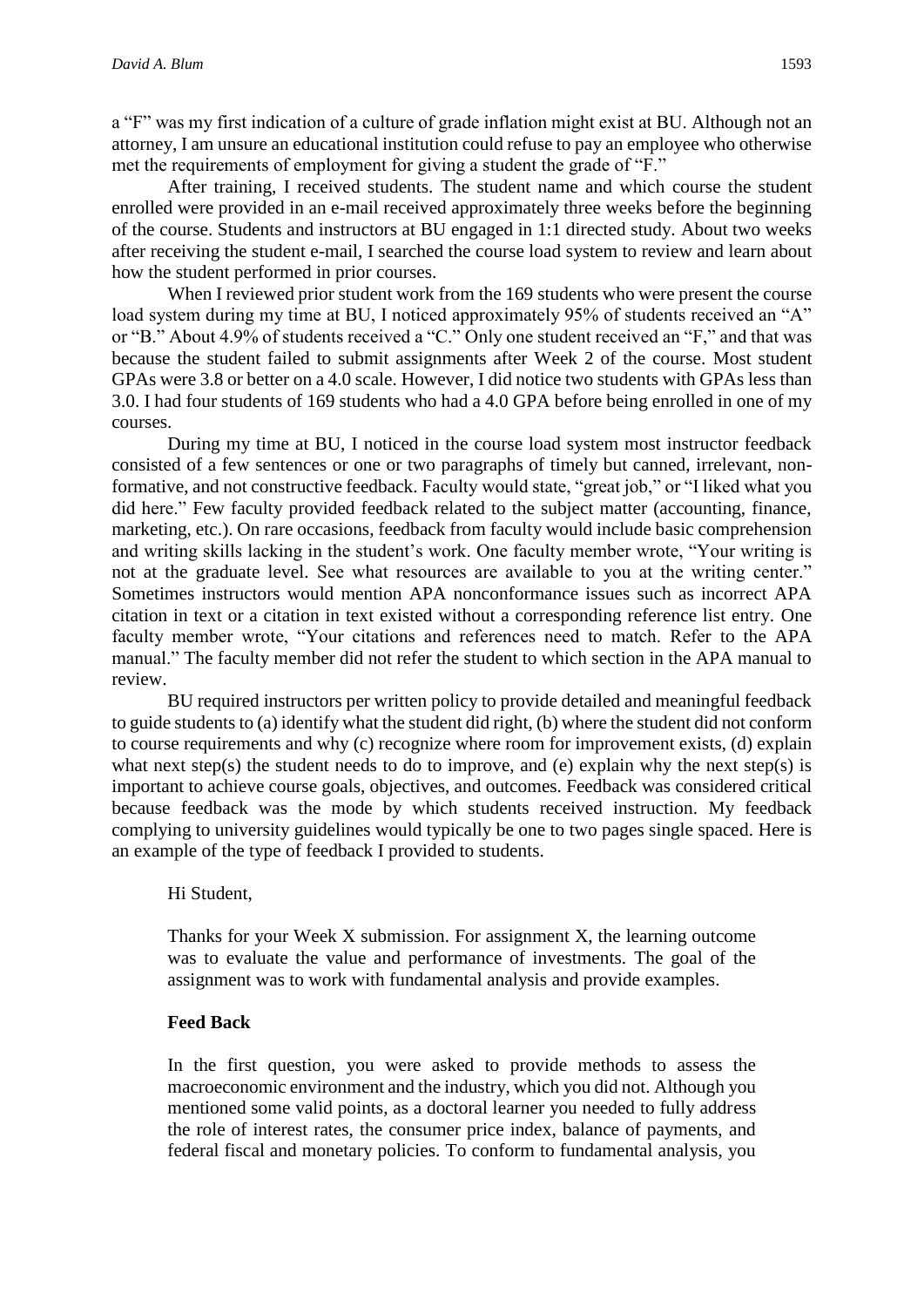needed to provide company, industry, and economic analyses for PepsiCo, Inc., which you did not.

For the second question, you were asked to identify, which you did but you did not clearly address the value of financial ratio analysis in the context of common stock investing. You did not explain the value of the ratios for someone investing in common stock.

You were to provide a discussion on decomposition of ROE including a deeper evaluation of decomposition into the common-size income statement, which you did not. You needed provide the five-step DuPont model formula. You mentioned the decomposition of ROE using the five-step DuPont model, but you did not fully explain decomposition of ROE and did not provide a deep evaluation of decomposition into the common-size income statement. As I mentioned in my tracking change comments, providing an example of a common-size income statement would have greatly enhanced your paper. Here is a link of an example of a common-size income statement:

#### http://xxxxxxx

For the third portion, you were asked to explore the concept of the intrinsic value and compare intrinsic value to the notion of a market price, which you did mentioned. You were asked to present and describe the following valuation model approaches: Discounted Dividend Model (DDM), Price-Earnings Ratio Model, and Free Cash Flow Model. You attempted but did not clearly explain DDM, the Price-Earnings Ratio Model, and Free Cash Flow Model. DDM is a time tested fundamental financial theory for evaluating a company based on the concept that a stock holds value equal to the discounted sum of all the prospective dividend payments.

You seemed not to have a gained a basic understanding of the use of fundamental analysis. Most of your examples were inaccurate. Your understanding of the material appeared to be scant. Please contact me if you need help. I am here to guide you through this course.

Success in this course is contingent upon you applying all my feedback in subsequent assignments. If you are not 100% sure of what is expected of you or do not fully understand an assignment, contact me.

The paper length of the activity was to be 5 to 7 pages, for which you were in conformance. I noticed either on purpose or otherwise you posted the assignment three times. For subsequent assignments, please post once. You were asked to provide five resources, which you did. You were to demonstrate thoughtful consideration of the ideas and concepts presented in the course and provide new thoughts and insights relating directly to this topic, which you did not. Your response should reflect scholarly writing, and current APA standards, which you did not.

Academic writing is authoritative, precise, direct, impersonal, objective, and formal. When writing in an academic style, your writing is balanced truthful and evidentiary substantiated from literature. In addition, few to none quotations are used. Making the transition to the scholarly style of writing is challenging for learners in a doctoral program. Writing in a scholarly or academic style is like learning a new language. Scholarly style has a different vocabulary, grammar, and syntax that you will need to become familiar.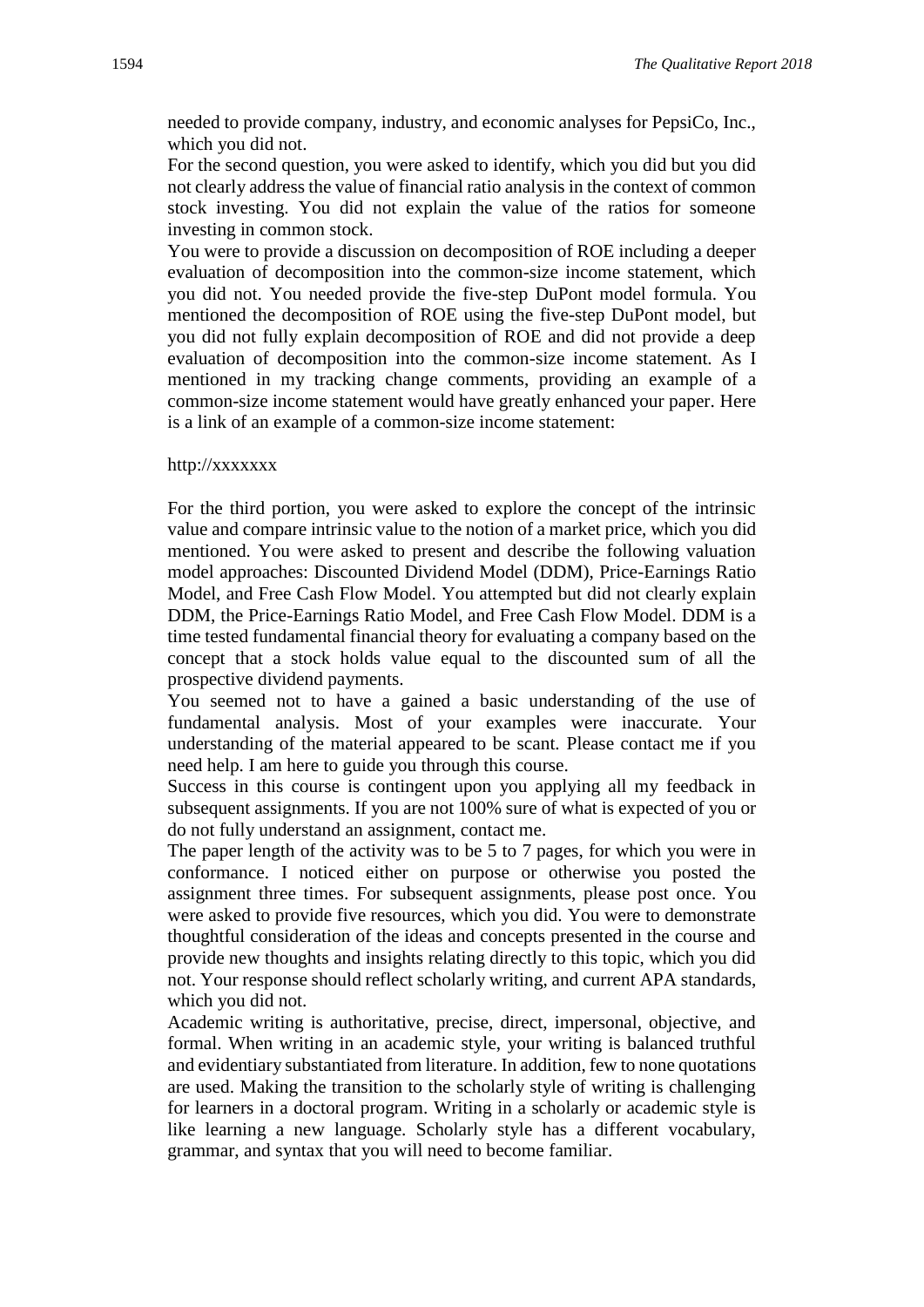To start learning to write in a scholarly manner, please review the Writing Style section of the APA Manual 6th edition starting on page 65 (3.05) and ending on page 70 (3.11). Please also review this link: http://xxxxxx, which provides a good review of academic writing. The XXX Center provides further guidance. Your APA in-text citations, heading levels, and references list were in conformance. See my tracking change comments for additional feedback. One continuing concern I would like to impart to help as you progress and

Concern: Missing in-text citations.

succeed in your next activity:

Guidance: As I mentioned in my Week X feedback, you must have an in-text citation for every sentence directly quoted or paraphrased containing the thoughts, ideas, and words of others not in the realm of common knowledge. Citing only direct quotes, just using references, or citing at the end of a paragraph does not suffice.

You must cite to support your assertions with trusted sources from subject matter experts found in peer reviewed journals and government websites. Citing is a fundamental requirement in all your assignments in this course, subsequent courses, and in writing your dissertation. Any information an average 10-year would know would not need to be cited; such as the sky is blue, Arizona is a state, or dogs bark. When in doubt, cite at the end of every sentence. Taking the words, ideas, and thoughts of others without giving credit is dishonest and stealing. Please review the University's Academic Integrity Policy and the XXX Center for further guidance.

Value: Citing is imperative. Failure to adhere to the University's Academic Integrity Policy can prevent you from completing the program and achieving your goals. Citing after each sentence will protect you when you are writing your dissertation from potential charges of plagiarism and is a good habit to get into now. Refer to section 1.10 of the APA manual for additional guidance. Citing your sources will help you earn a higher grade in this class

#### **Assessment**

Based on the grading guidelines and my feedback, you addressed few required parts of assignment X. You had little understanding of the readings and other resources you chose. The writing was somewhat clear. You had some grammar, mechanics, and APA style errors. Point total for assignment 3 is 6.9/10. If you have any questions about my feedback and any aspect of assignment X, please do not hesitate to contact. I look forward to your assignment X submission due on Sunday. Dr. Blum

BU had written policies instructors were required to follow. Instructors needed to verify if students were making adequate progress toward completing course outcomes and goals. Faculty were charged with evaluating and assessing whether students demonstrated that each assignment question or statement met course assignment outcomes, goals, and page length requirements. Each instructor was to impart additional content knowledge and resources as necessary. Each student was to receive requisite skills, resources, advice to make improvements to achieve course goals, objectives, and outcomes from implementing faculty feedback and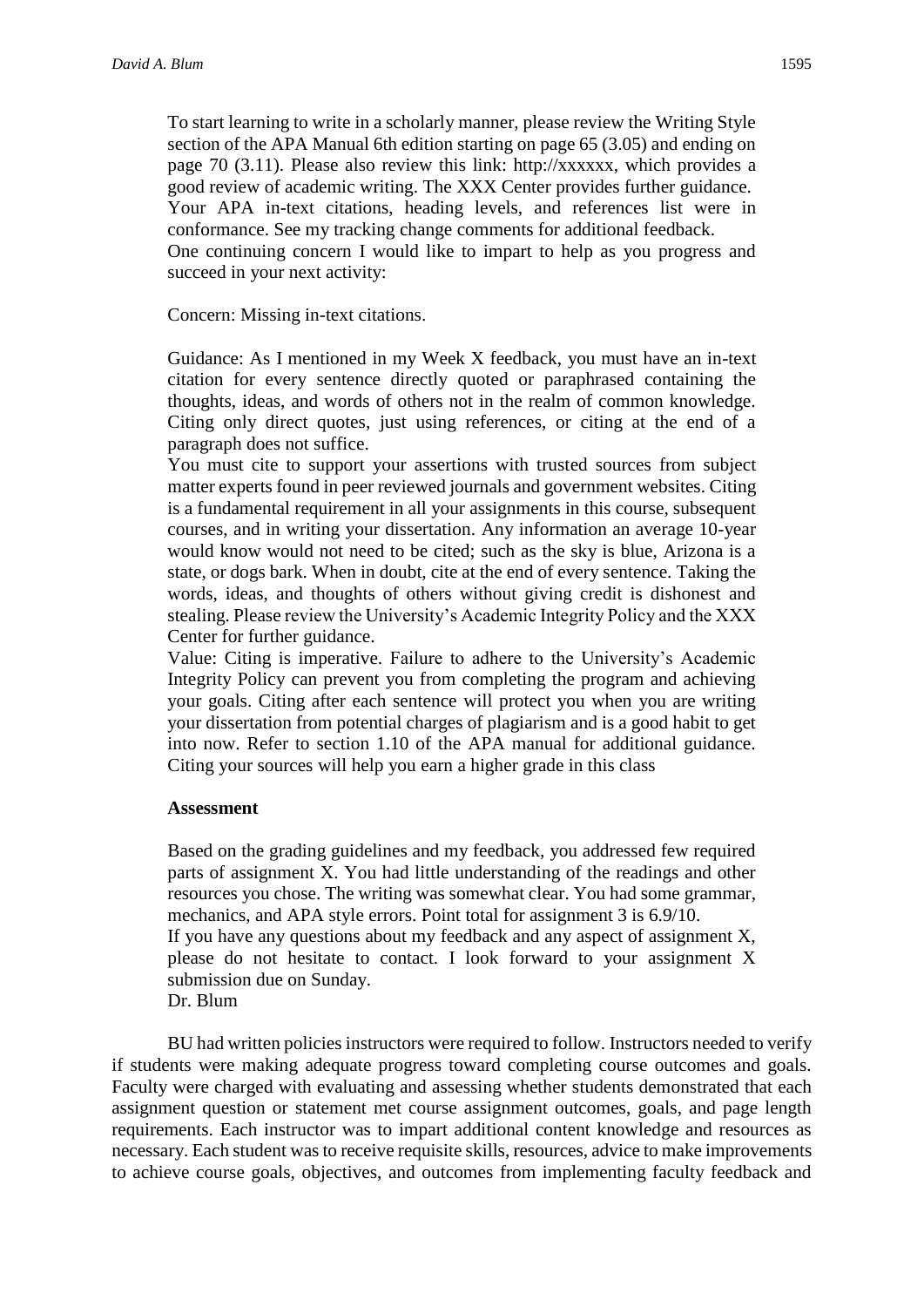reviewing course materials such as handouts and textbooks. Students were urged to read and apply feedback in subsequent assignments. None of the instructors I noticed in the course load system conformed to BU's standards or came close to the level and detail of feedback I provided.

#### **Theme 2: Reasons Faculty Provided Scant Feedback**

Providing feedback was how instructors taught students at BU. I observed as a participant observer four reasons faculty provided scant feedback. First, many instructors were not knowledgeable about the subject matter nor academically qualified to teach courses assigned. From internal documentation and reviewing online sources such as LinkedIn, I observed faculty at BU who had doctorates, but most did not have a doctorate in the field of study they were teaching. For example, faculty members would have a PhD or a Doctor of Education in Educational Leadership and teach a sustainable business, marketing, accounting, and or finance course. Only one instructor, Jacob out of approximately 50 instructors whom I observed in the course load system, had a doctorate in a business field. Since I did not have access to all faculty members, I do not know how many other faculty members had earned doctorates in a business field such as accounting, leadership, management, finance, or marketing. Reviewing internal documentation and LinkedIn, few instructors produced intellectual contributions to extant knowledge. BU did not require faculty to publish in discipline-related reputable peer-reviewed academic journal outlets. I submitted an article to a publisher that required payment for publishing work and had a weak peer-review process. After I published the article, BU granted me an honorarium for completing the article. From my experience receiving e-mails from administration, faculty were asked to provide service to their field. Based on online profiles from BU, LinkedIn, and faculty members' websites from other universities, few instructors were involved with professional development activities or had professional experiences relative to the course(s) taught. BU required based on accreditation requirements of scholarship activity based on Boyer's Model once every three years of employment. BU encouraged presentations over published work.

Many faculty members came from online universities and/or degree mills. I knew of one "doctor," Tim, who obtained his degree from an unaccredited school located in a Central American nation. I knew of another "doctor," Rick who bought his degree and obtained transcripts from a service. Because instructors were not familiar with the course material, faculty were essentially graders and were hard pressed to offer constructive, relevant, and meaningful feedback.

In my case, I was asked by BU administration to teach five courses. Of the courses I taught, I was academically qualified to teach one. I did not have the requisite professional or academic experience to proficiently teach the other four courses. To achieve a degree of mastery over the subject content, I researched concepts, theories, and basic knowledge required to understand course material. I learned the material as I taught the course. Like myself, by reviewing faculty in the course load system and from online faculty websites, most instructors at BU taught at least one course with zero academic or practical training in the subject matter.

The second reason for providing little feedback appeared to be many instructors held students in contempt, distain, and did not care about student success. I noticed from reviewing papers in the course load system, instructors provided disparaging comments in feedback to students. For example, one instructor stated, "… this is a train wreck." Another instructor stated, "You are not ready for graduate level work." Yet another instructor stated, "I have no idea what you are writing here." One instructor actually stated, "We have a writing center for a reason. You need to go there." However, these same instructors habitually gave students "As."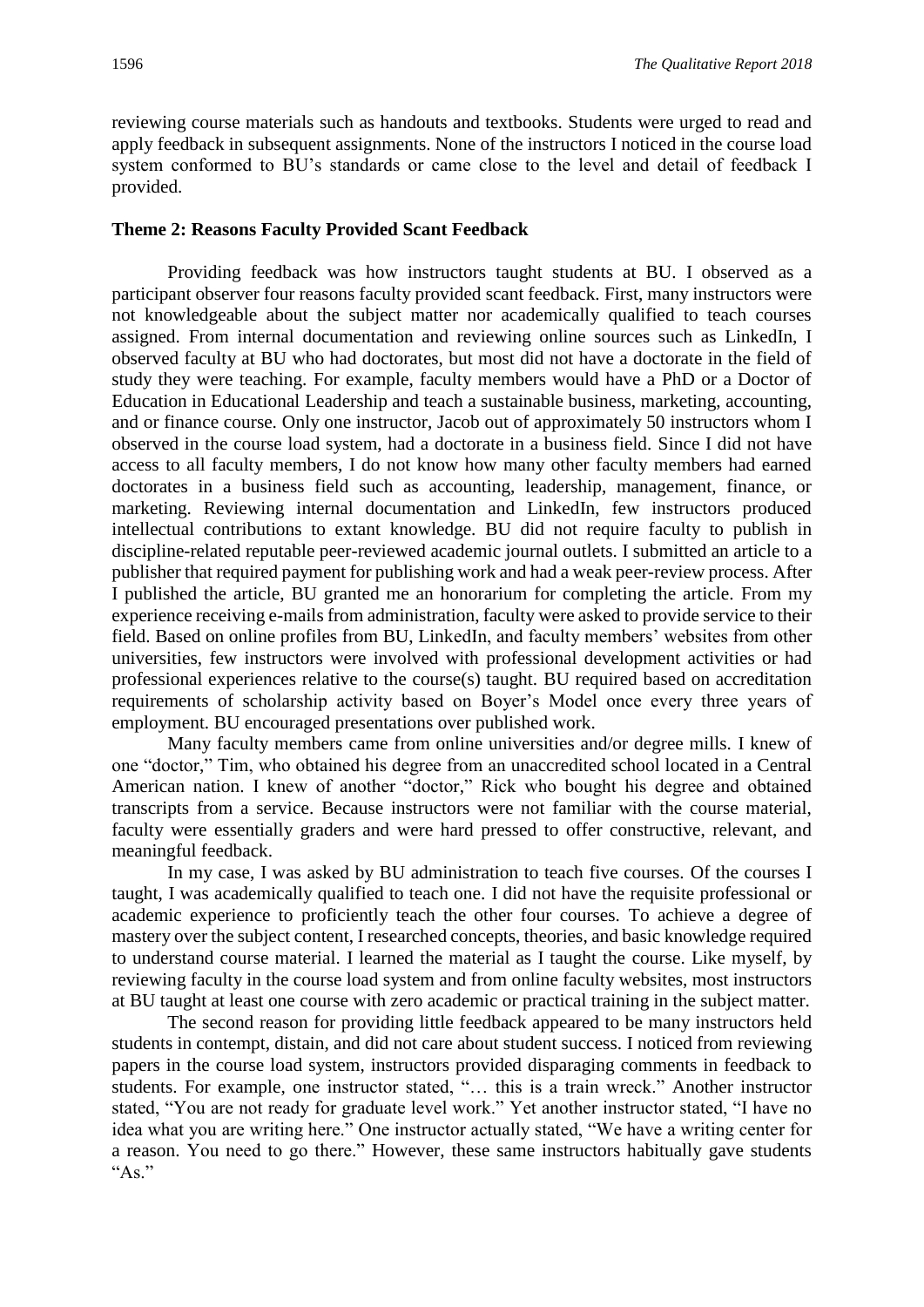The third reason for providing scant feedback could have been to avoid student appeals. During my tenure at BU, I had nine students appeal a grade. Most students who earned a "F" or "C" desired to pass the course or receive a higher grade without doing the requisite work to earn the preferred grade. Students who received at least 73 /100 points passed a masters or doctoral level course. Students who received 72 /100 or lesser points received a "F." Students who appealed never provided written substantiation for the grade change. Instead all but one student wrote insults and diatribes to and about me regarding their hurt feelings as reasons why they should have received a better grade. The one student who did not insult me wanted her grade increased because she thought she should. Only one student, Pat, was successful in appealing a grade. Pat, who claimed to be blind by voluntary disclosure and was provided information regarding disability resources, refused disability accommodation. Like other students who appealed, Pat did not provide one bona fide reason for changing the grade. Months later, after speaking to an administrator, Alice, regarding an unrelated issue, I found out the Dean's Office was concerned Pat would file legal action due to disability concerns against BU if she did not receive a higher grade. The Dean changed Pat's grade from "C+" to "B-."

The fourth reason for providing meager feedback was low pay. Faculty were paid a very low rate per student compared to other universities. Jack, a faculty member, told me he considered his pay as vacation money. Jeff, a colleague at BU, told me the modest pay was not worth spending more than 20 minutes reading, providing feedback, and posting the grade.

#### **Theme 3: Student Writing and Academic Integrity**

As I reviewed student work, I noticed how graduate students could not write standard U.S. English in masters and doctoral level business courses. I am not referring to formal academic writing, I am talking about students unable to form a cogent paragraph free of grammar, spelling, and or simple APA errors. Some students wrote in British English when BU required U.S. English as written policy. Joan, a faculty development manager, told me, "... we are aware most students are ill prepared for graduate work." Joan candidly mentioned, "You have to remember the university is a for-profit business. We need to maintain enrollment and have stable retention rates." Although BU appeared to want students to obtain minimal academic standards of writing and critical analysis skills by offering assistance via the writing center and in written internal documentation, university administration did not appear interested in implementing and enforcing policies enabling rigorous writing standards to exist.

A related issue was plagiarized work. During my first year at BU, I observed high Turnitin (TII) originality scores on student papers. The higher the originality score, the greater likelihood the submitter's text matched prior submitted work. A high originality score does not necessarily indicate plagiarism. BU policy required faculty to notify the Office of the Dean for occurrences where faculty suspects a student's paper might be an act of potential plagiarism. Although BU did not provide a specific TII percentage as unacceptable, I would only submit papers with potential acts of plagiarism with originality scores of 65% or higher as my experience was scores below 65% would not considered for review as a potential act of plagiarism by the Dean's Office. In my experience working at other online universities in the United States, most potential acts of plagiarism use a benchmark for originality scores of 15% or less as acceptable for most assignment papers.

The primary reason for potential acts of plagiarism was students failed to cite paraphrased work or used the copy and paste function to post blocks of work without quotation marks and citations. During my first year, for every case of potential plagiarism I submitted, the Office of the Dean determined the student committed an act of plagiarism. The Dean gave a written warning to the student, asked the student to contact the writing center to learn about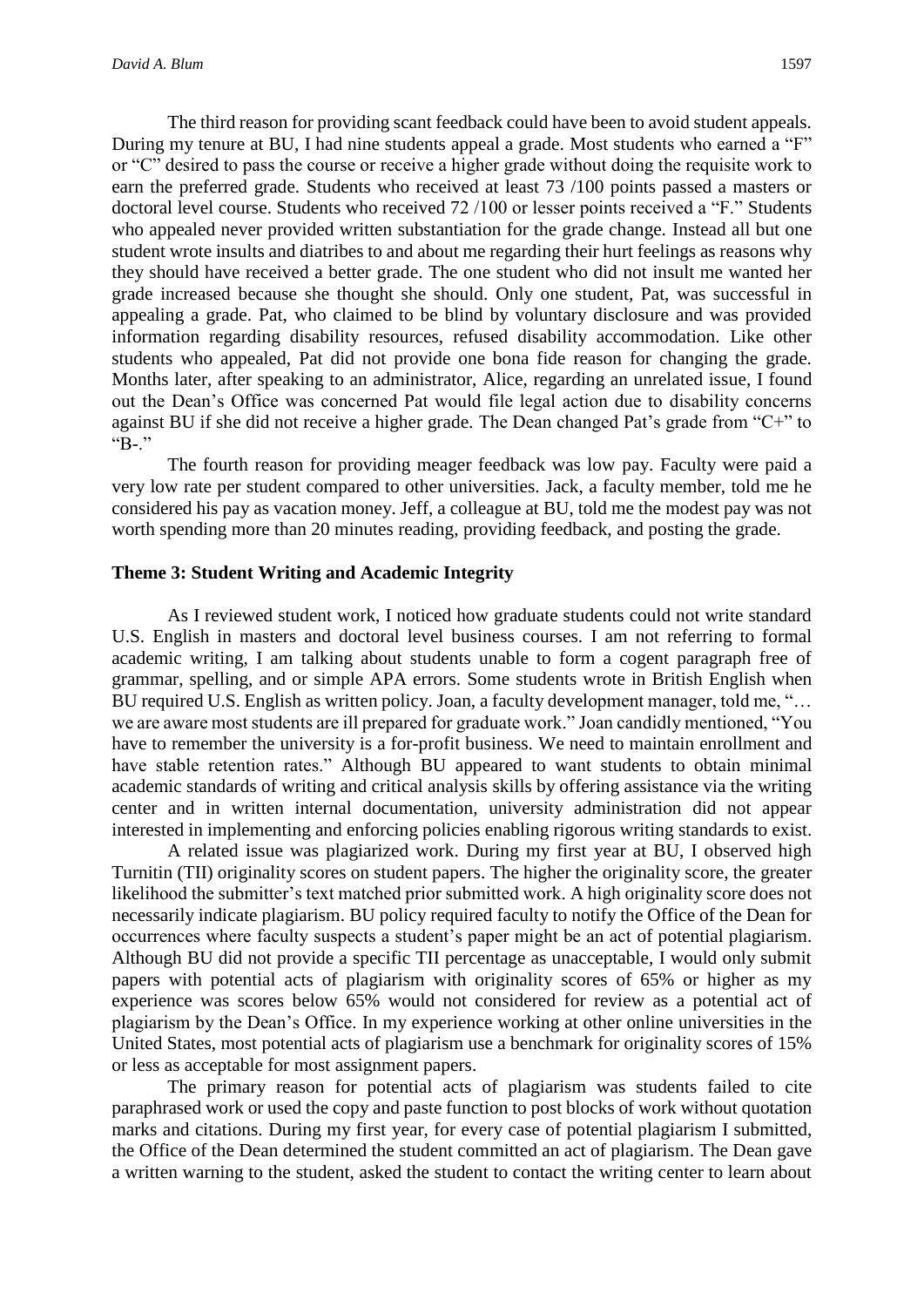how not to commit plagiarism in the future, and gave the student zero points for the paper. However, during my second year a new Dean arrived. The Office of the Dean designate, Charles, gave the same advice to students as the previous Dean but would not give the student a zero. Rather Charles asked the student to resubmit the paper this time providing citations and quotations where appropriate. On one occasion a student's paper received an originality score of 100%, meaning the entire paper was copied and pasted from others without any paraphrasing, yet Charles ruled the student could resubmit the paper.

The consequences of Charles permitting students to resubmit papers was I had to reschedule the students' due dates for the remainder of the course for subsequent assignments. Charles was open-ended regarding when the student could resubmit the assignment. By observing how students disregarded academic integrity policy in subsequent papers, my impression was Charles' actions taught students BU was not serious about academic integrity rather BU only cared about placating students and giving students what the students wanted so students would remain at BU and continue to pay tuition.

#### **Theme 4: Use of Student Evaluations**

The primary tool BU used to grant future teaching appointments were student results from course evaluations. Starting with Week 8 of a course, each student would receive a survey to provide course content assessments and instructor performance. The evaluation would be accessible to the student for two weeks after the course concluded. Students were told the evaluations were anonymous and the instructor would not be provided results until after grades were posted and the course ended.

At the end of my first year at BU, I received a review of my performance. According to the results from the evaluations between 17% and 30% of students in classes I taught responded to the course evaluation. Carol, who worked in BU administration and was my coach provided me feedback comments on my annual review based from student evaluations. Carol stated, "Your feedback is timely, and you are responsive to students. Your turnaround time in grading papers is excellent." Carol noted the primary critique was my tone in giving feedback. As Carol stated, "I personally like the feedback you give but your tone is off putting to students." Carol elaborated, based on the evaluations, "Students thought you were unsupportive because of your tone and your feedback had little meaning." Carol told me BU received a high number of complaints about my tone. Carol alluded that I provided too many "Fs." Carol stated, "You are a good mentor and I would hate it if you were let go." I asked Carol if students complained about my grading. Carol stated, "We have received only a few student complaints about their grades." Carol mentioned because several students did not like my style of providing feedback, did not like my tone, and opted to contact the Dean's office directly, students would likely give me poor scores on the end of course evaluation. During my performance review Carol did not discuss whether my students achieved course goals, outcomes, and objectives, or if the written, analytical and overall quality of student work was acceptable to stated university standards.

#### **Theme 5: Experiences Working with Students as a Faculty Member in a Culture of Grade Inflation**

On the first day of class, students received a welcome letter via e-mail outlining my expectations and permission for them to contact me with any questions or concerns. Each week and on each assignment, I would ask students if they understood what was being asked of them in an assignment. Every week I reiterated if a student had any questions to please ask. I made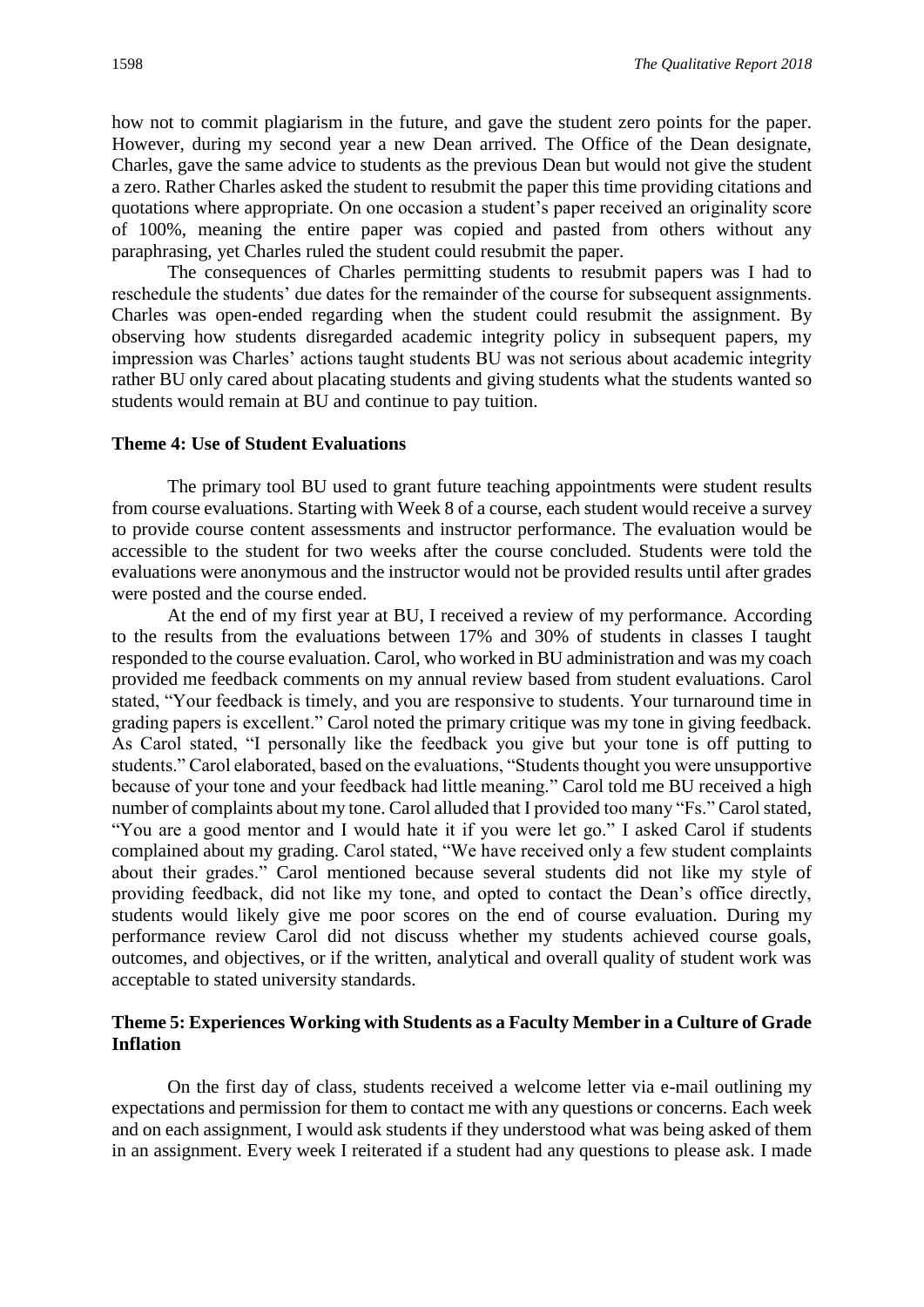myself available through e-mail and telephone calls. Less than 10% of students contacted me anytime during my two-year experience at BU.

In the welcome letter, students were informed passing the course was contingent on how well he or she (a) understood and completed the assignment, (b) applied my feedback in subsequent assignments, (c) expressed himself or herself in a scholarly and academic manner (d) comported to APA requirements, and (e) submitted assignments on time each week. Each preceding item was a required element from BU administration in assessing student work**.** However, not one student could consistently meet the preceding expectations during the eightweek course. BU required faculty to use subjective and interpretative concepts outlined in graduate grading guidelines to assess whether students met course outcomes, objectives, and goals. BU did not use rubrics and did not permit faculty to use grading rubrics.

BU's grading focus was on student completion of assignments, not how well students mastered or understood the subject matter. Of the 65 students who completed a course, I determined 9.2% were prepared and qualified to do work at the graduate level. I arrived at this determination based on the preparedness and ability of the student to (a) understand and complete each assignment, (b) apply my feedback in subsequent assignments, (c) express himself or herself in a scholar / academic manner (e) comport to APA style and formatting, (f) submit assignments on time each week, (g) have higher order thinking skills, (h) indicate the ability to critically think, analyze, interpret, integrate, evaluate, and synthesize academic and scholarly information, and (i) displayed mastery of the subject matter.

Observing the course load system and from my participation and experiences, students generally did not care about receiving feedback. Approximately 80% of students did not implement any aspect of my feedback. I could tell students ignored my feedback because the student continued making the same mistakes each week. To verify whether a student read the feedback, periodically I would ask the student, within feedback, to contact me responding to, "Please e-mail after reading this feedback that you read the feedback." No student who received my statement responded. The stated teaching focus on internal documentation at BU was on the implementation and application of feedback in subsequent assignments. In addition to restating what the student needed to do to successfully completing a course, I emphasized to each student that (a) having good time management skills, (b) using peer-reviewed and authoritative resources in assignments, (c) not presenting personal opinions in assignments, and (d) writing in standard essay format were keys to successfully passing the course.

During my two years at BU, approximately 25% of students complained to me about the grade received on an assignment. Students seemed indifferent whether they followed assignment instructions, wrote grammatically correct sentences, provided opinions not substantiated by literature, applied my feedback as required by the university, or complied with APA style including the use of citations. In many cases, doctoral students could not differentiate between peer-reviewed and non-peer reviewed articles and would argue blogs were a good source to use in academic papers.

#### **Theme 6: Observations of Students as a Faculty Member in a Culture of Grade Inflation**

Based on my observations, students wanted "As" or "Bs" whether earned or not. From reading student papers, students rarely followed assignment instructions preferring to write what they felt rather than doing the necessary research in order to adequately complete the assignment. From reading papers and speaking to several students on Skype, the majority of students enrolled in my courses seemed not to understand successfully completing assignments required independent work and using resources such as the textbook(s), the university library, and locating authoritative sources online. Doctoral students had difficulties understanding, critiquing, synthesizing, evaluating, analyzing, and applying course material. Some students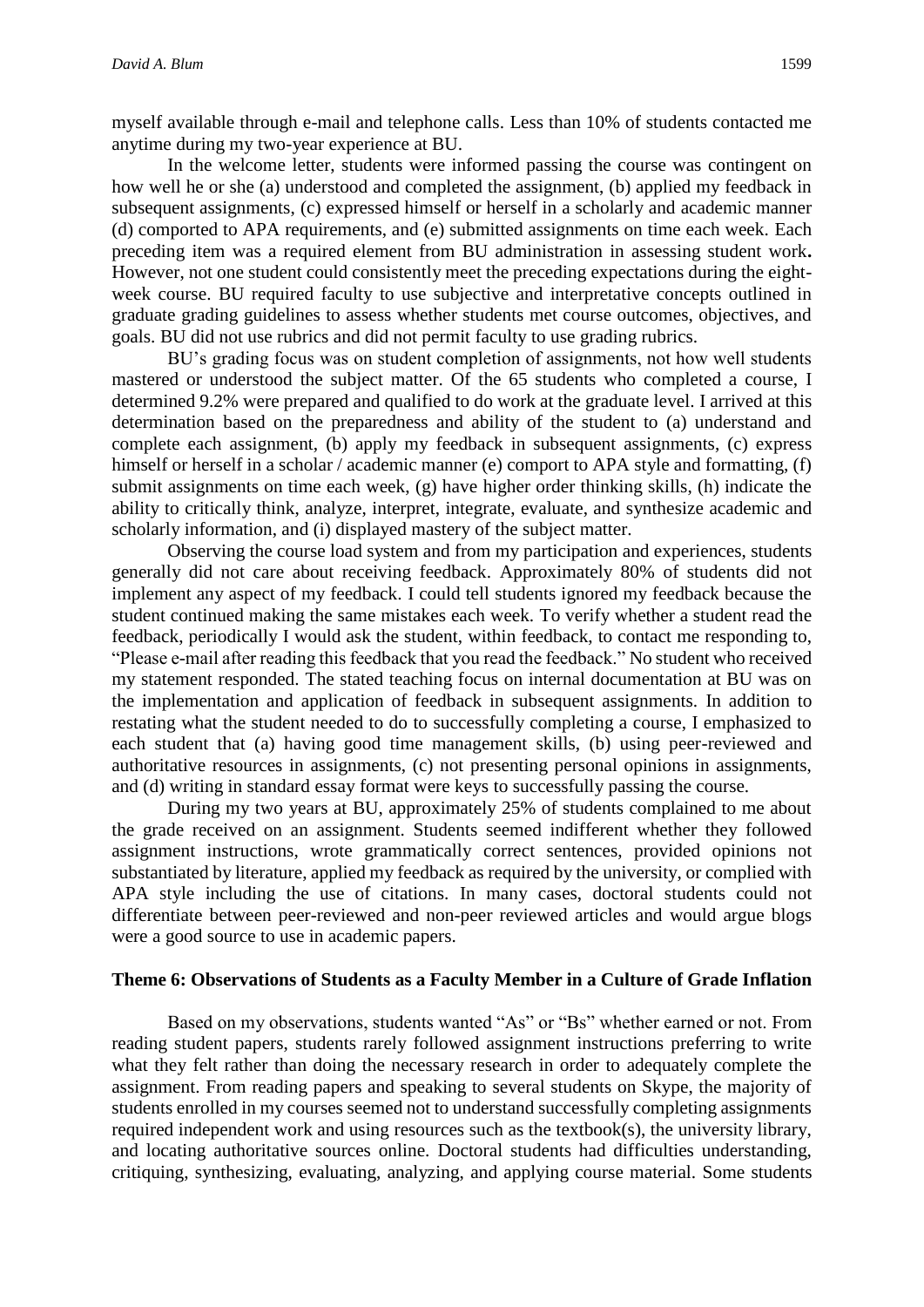seemed to be unable to read and understand written assignment instructions. Most students appeared to lack basic writing skills necessary to complete their degree program. Almost all students work was in colloquial form and / or did not cite assertions made in the realm of common knowledge. For example, this doctoral student wrote:

A successful capital cycle allows a healthcare organization to have the latest and greatest when it comes to caring for sick patients. The technology, equipment, and staff are all top notch in the healthcare field. An organization financial reputation is pertinent when it comes to making an organization more marketable and competitive. As everyone is aware, the healthcare industry will always have a need for executive, administrators, physicians, nurses, and other staff members. An extremely reputable organization will attract the best professionals in that field based on the organization's dealings.

I asked students via e-mail why they did not follow instructions. Most students articulated that they did not need to follow instructions as prior instructors apparently did not read or were indifferent to what the student wrote. One student, Jasmine, wrote, "I thought I was doing the assignment right but you say I am doing it wrong." Likely because of poor enforcement of BU policies by faculty, students did not seem interested in learning. Students appeared to think by paying tuition they should receive a passing grade irrespective of the quality of work presented in the course. I surmised if the instructor is disengaged from student learning, why should the student be engaged in learning? I spoke with a few students who confirmed most faculty members did not enforce BU policies. One student, Kent, told me, "I write what I like and never had a problem before." Another student, Bruce, said, "I am writing about finance, what is the problem. I thought I met what you wanted me to do."

From a faculty viewpoint, it was easier to give the student the grade the student wanted and likely receive positive scores on the end of course evaluations. Therefore, the primary focus of faculty was to give an "A" or "B." Because I insisted and required students to conform to written and widely disseminated BU polices and standards, two students asserted I was "strange." I asked each student what they meant by strange. One student, Gloria, thought I was strange because I was a hard grader and required that she follow assignment instructions verbatim. Another student, Cynthia, thought I was strange because she did not receive an "A" or "B" on each submitted assignment.

I had four students who had 4.0 GPAs before entering one of my courses. At the end of my course, one student received a "B," another received a "B-," and two received a "C+" based on meeting my stated expectations derived from BU guidelines. Students rarely possessed pride in their work. Students would submit a two page paper for a 5 to 7 page assignment and expected at minimum a "B" from phone conversations I had with Cory. Students who did not meet learning outcomes and goals for each assignment became angry when they did not receive an "A" or "B."

When students did not receive the number of points they thought they should have on an assignment, students would e-mail me complaining or begging for more points. No student ever presented a substantiated reason to support additional points. Wilbur stated, "Please add a few points so I can pass." Sylvester articulated, "I did what you wanted me to do and you still gave me a F. What you do have against me."

From my observations of reading the tone of student work and speaking with some students on Skype I noticed a trend where students felt entitled to pass the course with a passing grade regardless of the quality of work submitted or whether the student achieved course outcomes, goals, or objectives. Students appeared to think of themselves as customers who are entitled to receive high unearned grades in exchange for paying tuition. I told students in e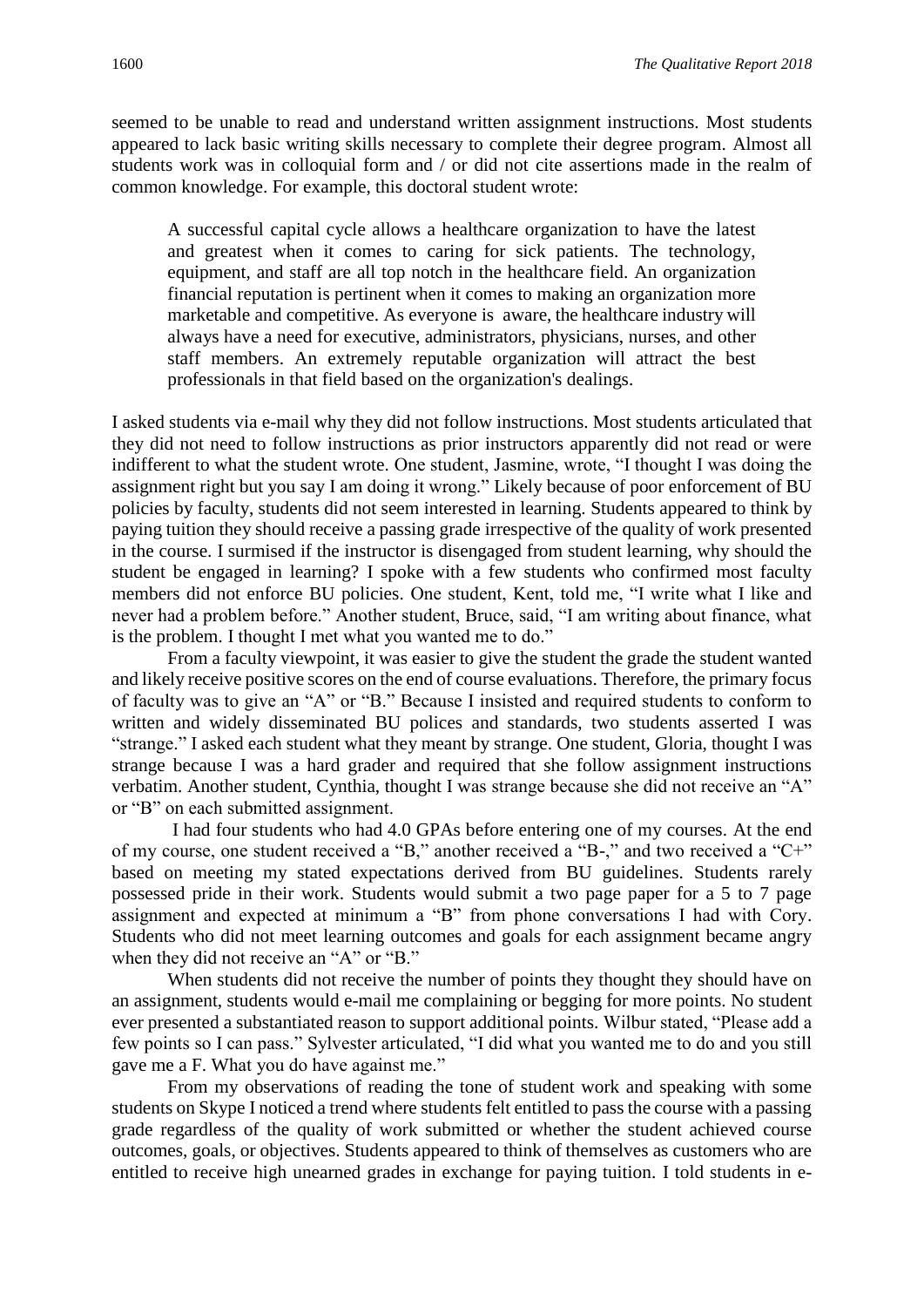mails that earning good grades is important for staying in the program and obtaining financial aid. I noted after graduation no one cares about the grade earned in a course. Adding an extra point or two to an assignment grade would not help the student to successfully complete their program. Students did not respond back.

#### **Theme 7: Reflections on My Termination**

Reflecting on my participation and observation as a faculty member, an educator, and as a rational human being, I could not in good faith participate in grade inflation. To better understand what grades students received in each course taught, I developed an excel spreadsheet with the course letters and number, grades earned, and number of students who received a specific grade. I updated the spreadsheet at the end of each course. Table 1 features grades earned by students during the period I was employed at BU.

BU terminated my employment, from my perception, because I refused to give students undeserved "As" and "Bs." The official reason for my termination was because of a reduction in force. In early 2017 I noticed BU placed an advertisement in a variety of online employment websites looking for candidates to fill the exact position I held. In my mind the advertisement confirmed that I was not terminated because of a reduction in force, rather because I did not dispense "As" and "Bs" like candy.

Upon reflection, I think three reasons exist for my termination. The first reason as outlined on Table 1, 52.31% of students received a grade of "F." Students received a "F" because they (a) submitted inconsistent work, (b) failed to meet course objectives outlined in the syllabus and in the course room, (c) did not achieve course goals, and (d) and fell short of my written expectations explained on the first day of class.

| Letter          |                |                             |                |                                     |                | Total          |            |
|-----------------|----------------|-----------------------------|----------------|-------------------------------------|----------------|----------------|------------|
| Grades          | Course 1       |                             |                | Course 2 Course 3 Course 4 Course 5 |                | Grades         | % of Total |
| A               | $\overline{0}$ | $\theta$                    | $\overline{0}$ | $\theta$                            | 0              | $\overline{0}$ | 0.00%      |
| $A-$            | 0              | $\overline{0}$              | $\overline{0}$ | $\Omega$                            | $\theta$       | 0              | 0.00%      |
| $B+$            | 0              | 0                           | $\overline{0}$ |                                     |                | 2              | 3.08%      |
| B               | 0              |                             | $\overline{0}$ | 3                                   | 0              | 4              | 6.15%      |
| $B-$            | 4              | $\mathcal{D}_{\mathcal{L}}$ | $\overline{0}$ |                                     | $\overline{2}$ | 9              | 13.85%     |
| $C+$            | 0              | $\Omega$                    | $\overline{2}$ | 0                                   |                | 3              | 4.62%      |
| $\mathcal{C}$   | 5              | $\Omega$                    |                | 4                                   | 3              | 13             | 20.00%     |
| $\mathbf{F}$    | 9              |                             | 3              | 11                                  | 4              | 34             | 52.31%     |
| Total           |                |                             |                |                                     |                |                |            |
| Grades          | 18             | 10                          | 6              | 20                                  | 11             | 65             |            |
| Total           |                |                             |                |                                     |                |                |            |
| <b>Students</b> | 49             | 28                          | 15             | 48                                  | 29             | 169            |            |

# Table 1 *Grades Earned by Graduate students from 2013 to 2016*

*Note*. Author's data-based on as a participant and observer at the BU from September 2013 to January 2016. Courses 1, 2, 4, and 5 were doctoral level courses. Course 3 was a master level course.

The second reason was my low student retention rate. My retention rate was 38.46%. Based on observations, online searches, and discussions with administration, BU's student retention rate appeared to be approximately 80%. I think my retention rate was low for three reasons. First, students would submit a couple of assignments, receive a series of "F" grades,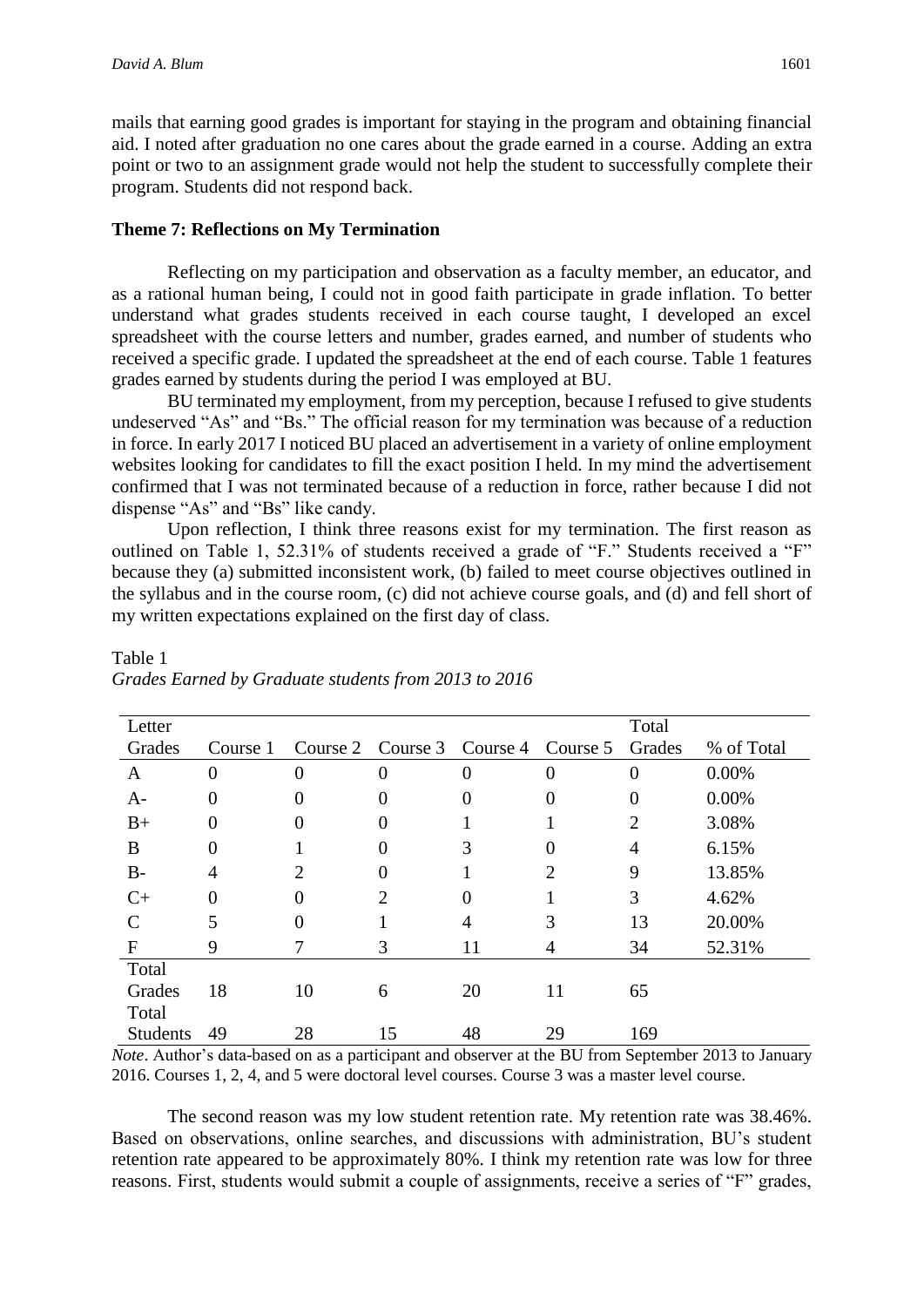and withdraw from the class. Second, students did not post a discussion question response or submit an assignment during the first week of class and were automatically dropped by the system. Third, for unknown reasons to me the student decided to drop or withdraw from the course.

Third reason was for my termination was I had an unknown number of complaints filed against me with the Dean's Office. Those students who did contact me via e-mail or by Skype asking for assistance often passed a course. Students who would not contact me preferred to complain to the Dean's Office often times failed a course.

I had high expectations for students and me students were made aware of my expectations via e-mail at the beginning of the course. Here is an example of my expectations I e-mailed each student.

# **Communications and Office Hours**

Anytime during the next eight weeks you have any questions or concerns about the course, which requires a verbal conversation you can set up a date and time to talk. My preference is to speak via Skype®. If you do not have a Skype® ID, please set up an account at http://www.skype.com/en/. Calling Skype to Skype is free. Once you have set up the account, click on the contacts section, locate my ID **(XXXXXX)**, and ask to be added to my contacts. If you are unable to set up a Skype account because of technology issues, you may call me at XXX-XXX-XXXX.

Please note I am available from 10:00am to 11:00am Eastern Time on Sunday, Tuesday, Wednesday, and Thursday. I am not available on Monday, Friday, or Saturday. If these times do not work for you, please e-mail me with alternative times and dates. I will do my best to accommodate. My appointment scheduler is located at XXXXXXXX. All calls must be booked 24 hours in advance.

For questions or concerns that can be handled by e-mail, please e-mail me at XXXXXXX

# **General Items**

Please read the syllabus thoroughly and carefully. The syllabus is available on your Learner portal. The syllabus is a contract, and you will be held accountable for its contents. Please read the syllabus from top to bottom.

Papers and PowerPoint presentations are run through TurnItIn to check for plagiarism. Be sure you know and understand the Balagan University Academic Integrity Policy and APA manual 6<sup>th</sup> edition section 1.10. *Unintentional plagiarism is still plagiarism.*

# **Grading Criteria**

Your grade in this course is contingent upon how well you complete the assignment, understand, express, and comport your work to APA form and style, including in-text citations, and references list. This course does not use a rubric for grading and point allocation purposes. Your grade on each assignment and discussion question is based on the graduate grading guidelines available at your learner's portal under University Documents.

# *To succeed in this course you will need to do the following:*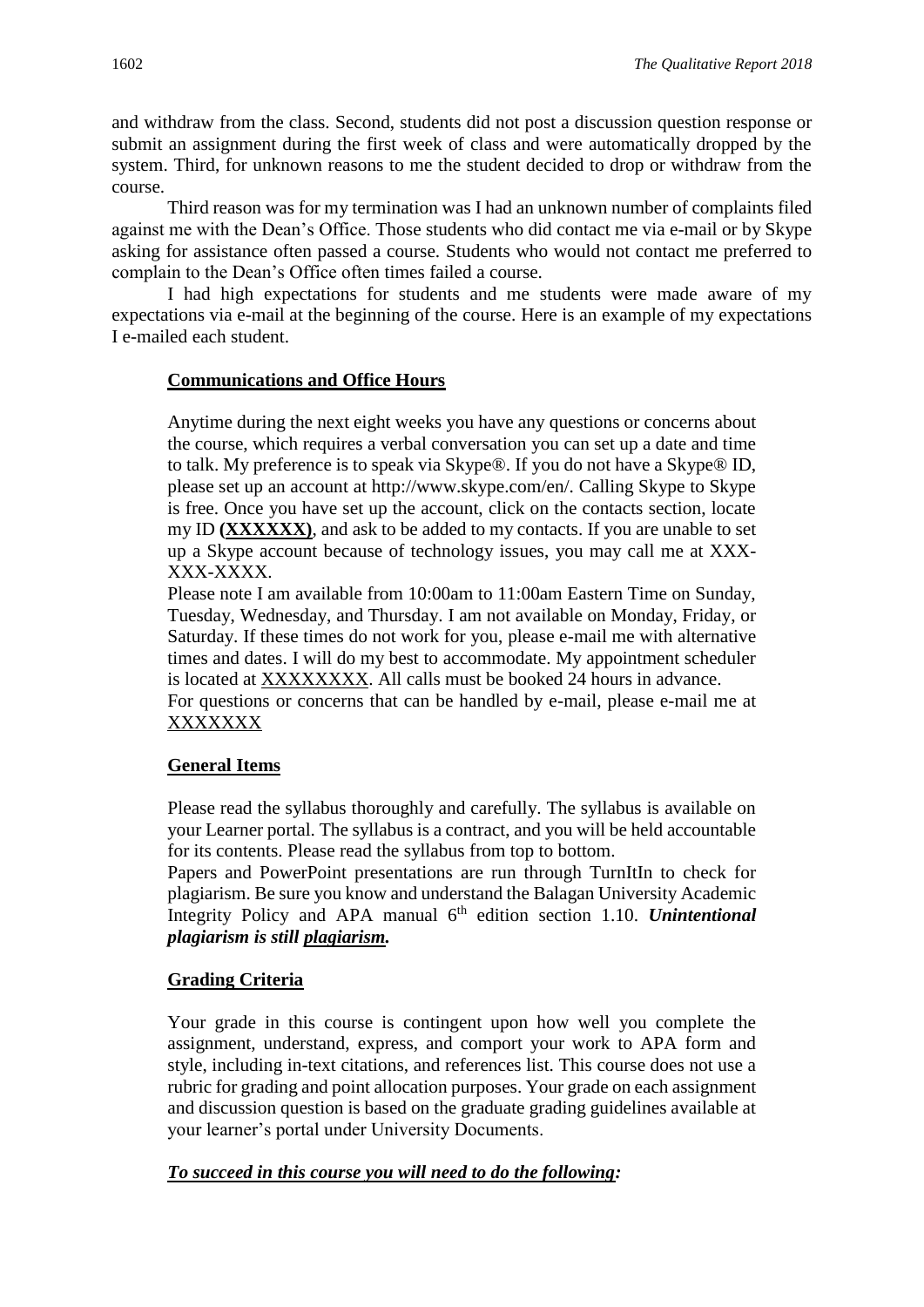**Time Management.** You made a commitment to pursue a doctorate, which is the highest form of scholarship. We all have struggles and hurdles to overcome. My expectation is you will manage your time effectively. My advice is for you start early in the week and take time every day to do a part of your assignment that is due each Sunday. Do not wait until the weekend to piece something together. You need to anticipate and plan ahead. You must understand your limitations, use time management skills made available to you by the University, and learn to work around problems.

Late Policy. If you are unable to submit your assignments by the due dates stated in the course room no need exists to contact me that you will be late or to request an extension for time to submit your assignment or discussion post. **Per University policy, no assignment will be accepted after the Saturday past the due date. Any assignment submitted after the Saturday past the due date will receive zero points. Per University policy, no assignments will be accepted after the end date or extension date of this course**, *no exceptions***.**

**Follow Directions.** Successfully completing this course requires you to follow the assignment instructions *word for word*. To help you, I urge you to use diagrams and or outlines to breakdown each part of the instructions. Using APA conforming heading levels will help you. Refer to section 3.03 of the APA manual 6th edition.

**Doctoral Level Writing.** All of your writing in this course must be scholarly/academic. If your writing is not at the doctoral level I encourage to you consult with your academic advisor for resources and assistance. You must write at the doctoral level to complete your comprehensive exam and the dissertation process to become an academic doctor.

**Peer-Reviewed Literature.** All of your resources must be from peer-reviewed journal articles, course resources, 10-K reports, and government websites. Wikis, blogs, dictionaries, nongovernmental websites, book chapters, etc. are not to be used in this course.

**APA Compliance.** The writing style and document formatting used at XXXXX is APA 6th edition. You are responsible to adhere to APA in this course and throughout your academic experience at XXXXX. In this course I am looking for:

 Your use of APA conforming in-text citations in all your assignments. Refer to sections 6.03, 6.04, 6.06, 6.08, 6.20, and Table 6.1 on page 177. **Please note, you must cite every sentence, which is directly quoted or paraphrased containing the thoughts, facts, ideas, opinion, theory, words, and any piece of information from others not in the realm of common knowledge**. Refer to section 1.10 and the University's academic integrity policy.

 Your references list must conform to APA. Refer to sections 6.27, 6.28, 6.30, 6.31, 6.32, 7.01 and 7.02.

Your writing style must conform to APA. Review sections 3.01 to 3.23.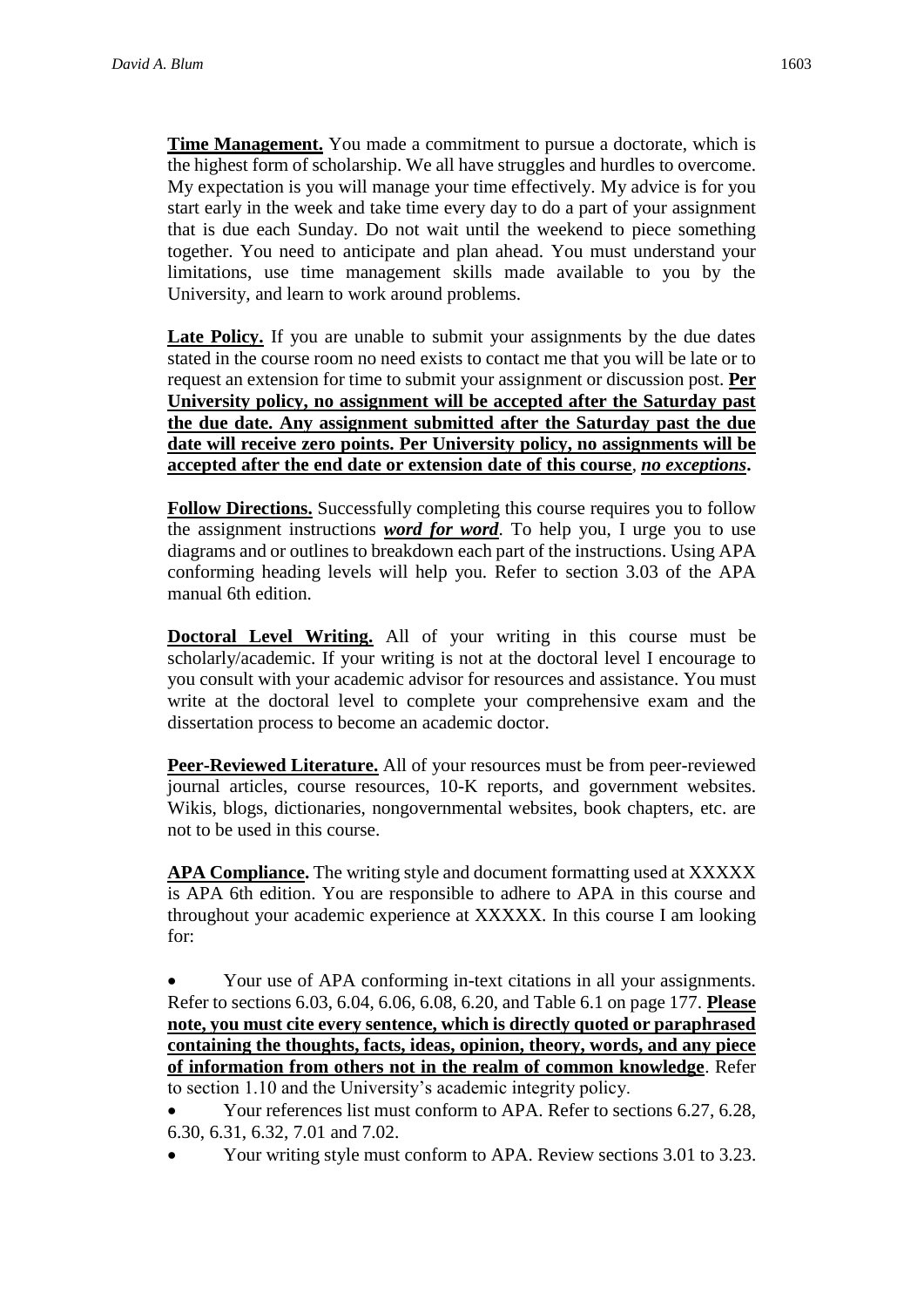Your mechanics style must conform to APA. Review sections 4.01 to 4.49.

 Your use of APA conforming heading levels in all your assignments. Refer to section 3.03.

- Your use of figures and tables must conform to APA. Review chapter 5.
- Proofread and edit your work before submission. Read your paper out loud to catch grammar and mechanics errors.

**Apply Feedback.** Abiding to XXXXs *Teaching Through Feedback* method and applying all my feedback in subsequent assignments is key to achieving success in this course. I urge you to review the 10:47 video at this hyperlink XXXXXXX.

**Ask Questions**. You are highly encouraged to ask specific questions and or express your concerns via e-mail related to course content and your academic performance in the course. If you do not ask questions I presume you 100% understand what is being asked of you each week and you are 100% confident you have the knowledge and understanding to successfully complete each assignment and are 100% aware of my expectations of you.

# **Feedback and Resubmissions**

I will provide you substantive and extensive feedback. My feedback is designed to enhance your success in this course, subsequent courses, and completing the doctoral process. Please note, *there will be no previews, re-do's, or revisions except required by the Office of the Dean and or University policy*. Your first submission should be your best. As a doctoral learner you are expected to check and re-check your work for all errors. Your learning is your responsibility. I am here to successfully guide you through the course and help you obtain the basic skills needed to complete your dissertation. If you have questions regarding any aspect of a discussion question, assignment, or my feedback, please contact me via e-mail.

# **Bulk Loading**

By policy, bulk loading, submitting one or more assignments before receiving feedback on an earlier assignment is not permitted. I hold firmly to this policy. I will provide you feedback and your grade within University timeframes. I urge you to leave time to receive my feedback on one assignment before submitting the next assignment.

# **Comments, Questions, and Dialogue**

I am here to help you on your academic journey. Any time you have a question or need additional clarification on the course requirements or feedback, please contact via e-mail. I look forward to working with you in this course and learning from you as well! Again, if you have any questions or concerns, please do not hesitate to ask.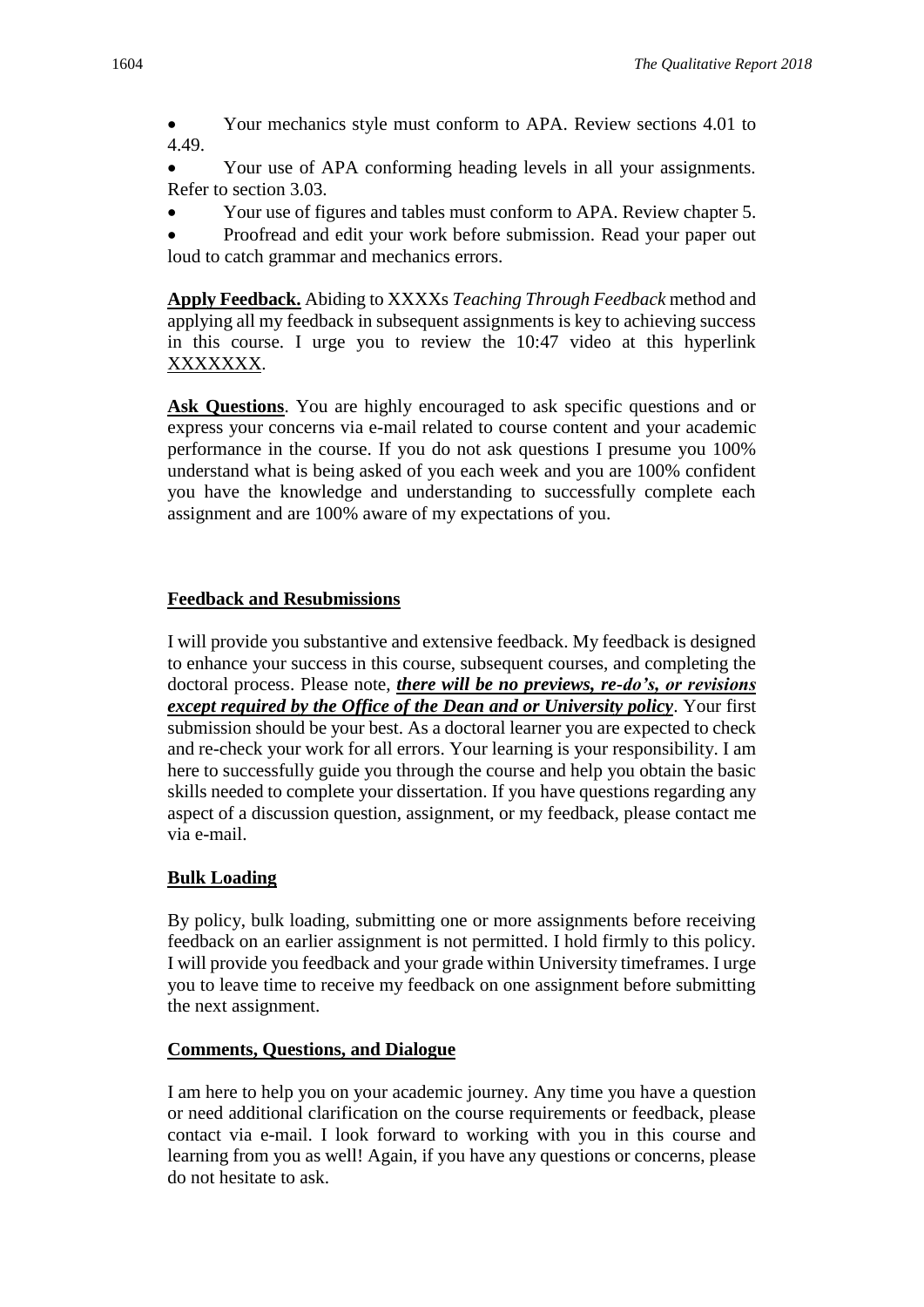My reflection is BU is an educational institution which places high emphasis on revenue generation, has easy enrollment procedures, focuses on maintaining high retention rates, and does not enforced its own written academic policies, procedures, and processes. The phenomenon of grade inflation likely exists at BU.

From my participation and observation at BU and from a review of the extant literature, grade inflation has a corrosive effect on students, faculty, and administration. Based on my observation and participation in a culture of grade inflation, and review of the literature, students pay tuition and expect to receive "As" or "Bs." Often times when students do not receive "As" or "Bs," the student dropped or withdrew from the course, filed a complaint with the Dean's Office, submitted a grade appeal form, and / or provided negative comments on end of course evaluations to seemingly punish me.

To avoid student wrath, most faculty provided what students wanted so students would essentially leave faculty alone and give favorable student evaluations enhancing employment viable of faculty. Favorable evaluations translate into job security. Administration obtains high retention rates translating into increased revenue satisfying management / ownership. In the culture of grade inflation at BU, students pay and receive desired grades, faculty receive high course evaluation scores to remain employed, and administration gains high retention rates.

#### **Discussion**

The discoveries of this study supported my assumptions that a culture of grade inflation likely exists at BU. My discoveries also add to the overriding theme in the extant literature that grade inflation exists. My discoveries also support the concept that grade inflation is not limited to brick-and-mortar schools but also extends to online universities. Once any university engages in grade inflation, the value of a 4.0 GPA, even from a reputable school, might no longer carry the same weight as it once did. Grade inflation at less reputable schools and many online universities such as BU could earn the school the classification as a degree mill, essentially making the degree earned worthless (Marquis, 2013).

Specifically, time spent on academic work is more relevant for part time faculty than tenured positions (Stanoyevitch, 2008). Part time faculty often spend as little time as possible on grading preferring to scan the student's work and give the student an "A" or "B" to minimize student complaints, refrain from having useless conversations with students over earning more points, and placate students with an "A" or "B" to ensure students stay in the program and avoiding to become the ire of administration seeking high retention rates (Hu, 2005). Generally part-time faculty receive no benefits from the educational institution so time is money (Stanoyevitch, 2008). Online part time faculty who do not conform to grade inflation are often subject to termination.

University administrators often ignore grade inflation especially if participating instructors receive strong and positive student evaluations and are favored by the Dean (Stanoyevitch, 2008). BU administration will not tackle grade inflation primarily as Joan indicated because changing the status quo might negatively affect student retention and enrollment enhancing the risk of lowered profitability. Hu (2005) noted likability and personality of the instructor, course difficulty, and the format and delivery of the evaluation could influence student evaluations. Administrators often do not realize grade inflation undermines the value of college teaching and provides a distorted view of enrollment numbers, actual retention rates, and even can negatively affect the university's allocation of resources (Johnson, 2003).

Possibly most insidious, grade inflation denies students feedback necessary to assess strengths and weaknesses (O'Halloran & Gordon, 2015). Grade inflation negates students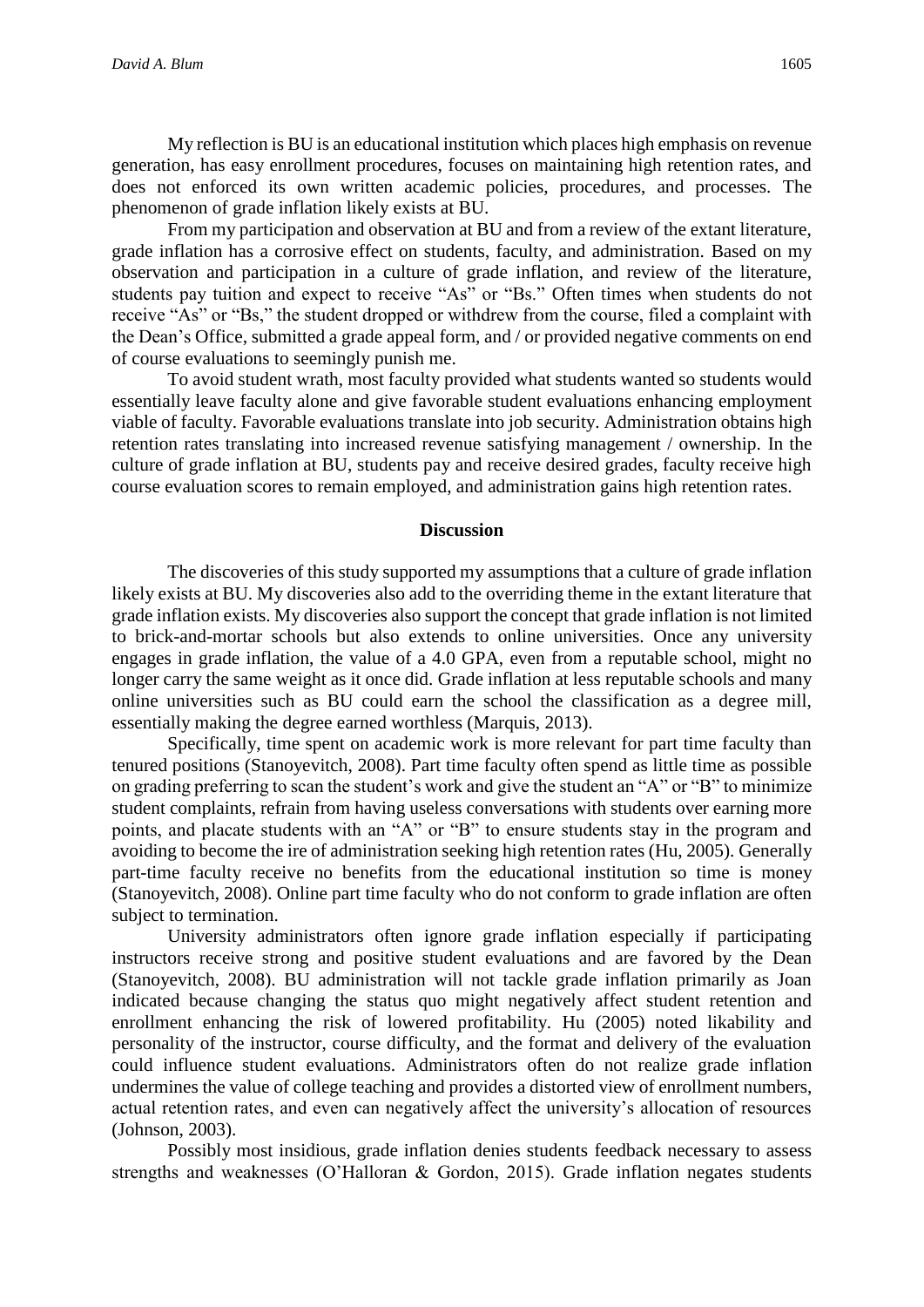knowing where they rank in class (Tucker & Courts, 2010). Grade inflation is a motivation destroyer for students to do their best work. Grade inflation diminishes the work done by the best students relative to that of average classmates. Grade inflation tends to deteriorate student work ethic (Stanoyevitch, 2008).

The purpose of my research was to explore my experiences as a participant and observer in a culture of grade inflation toward understanding the cultural effects of grade inflation at BU. In the course of analyzing my data I developed seven themes from (a) observing the student's course load system information, (b) observing student work and participating with students in my course room, and (c) participated as a faculty member speaking and conversing over e-mail and on the phone with administration, students, and other faculty members.

The course load system at BU was unique to any other university where I am a faculty member. Observing how other faculty members provided feedback and graded student papers in the course load system was invaluable toward my understanding the cultural effects of grade inflation at BU. The course load system helped me to better understanding student strengths and weaknesses by observing student work before students officially started a class in determining how to address the needs of students to help each student succeed. Observing student work and participating with students in my course room was important towards understanding the cultural effects of grade inflation at BU.

Upon reflection, students seemed to be victims and customers of grade inflation. Students were victims in that they were cheated from receiving a quality education and customers by paying for good grades in anticipation of career advancement. My participation as a faculty member speaking and conversing over e-mail and on the phone with administration, students, and other faculty members was critical for my understanding of the cultural effects of grade inflation at BU. My thoughts were faculty and administration wanted to please the customer, which was the student. Administration wanted students to stay to maintain retention rates and faculty members wanted to retain their jobs. Faculty who accurately graded students and faithfully adhered to BU written standards and policies faced termination

The primary challenge of grade inflation for students is having a feeling of mastery in the subject matter where no mastery has been achieved (O'Halloran & Gordon, 2014). Students complete courses and are granted degrees then enter employment with little to no qualified skills or basic knowledge (O'Halloran & Gordon, 2014). From my experience within the grade inflation culture at BU, students were highly disengaged from learning, studied less, were less literate in the English language, had a sense of entitlement in believing paying tuition assured a degree, and lacked critical and higher order thinking skills. Students at BU felt they did not have to work to get good grades. BU faculty gave grades expecting students to give acceptable course evaluation scores along with little to no student complaints thereby ensuring continued employment.

Ultimately the loser in a grade inflation environment is society. Society in general pays the price of grade inflation relative to unqualified personnel leading to lower productivity output, less quality of work, individuals unwilling to work hard to accomplish a task, and less competency (Marquis, 2013). For society, grade inflation is manifested in the apparent dissatisfaction with educational results from the loss of confidence in the education system to prepare individuals for the world of work (Caruth  $\&$  Caruth, 2013). Universities are servants of and are accountable to society (Caruth & Caruth, 2013).

The effect of grade inflation influences society by the ever-increasing shortage of qualified workers in the United States ready to take on the most technologically advanced jobs in science, technology, engineering, and mathematics fields (Marquis, 2013). Society has a responsibility for grade inflation by encouraging a culture of instant gratification (Marquis, 2013). Students want immediate positive feedback regardless of whether the feedback is commensurate with the reality of a situation (Love & Kotchen, 2010). Ultimately grade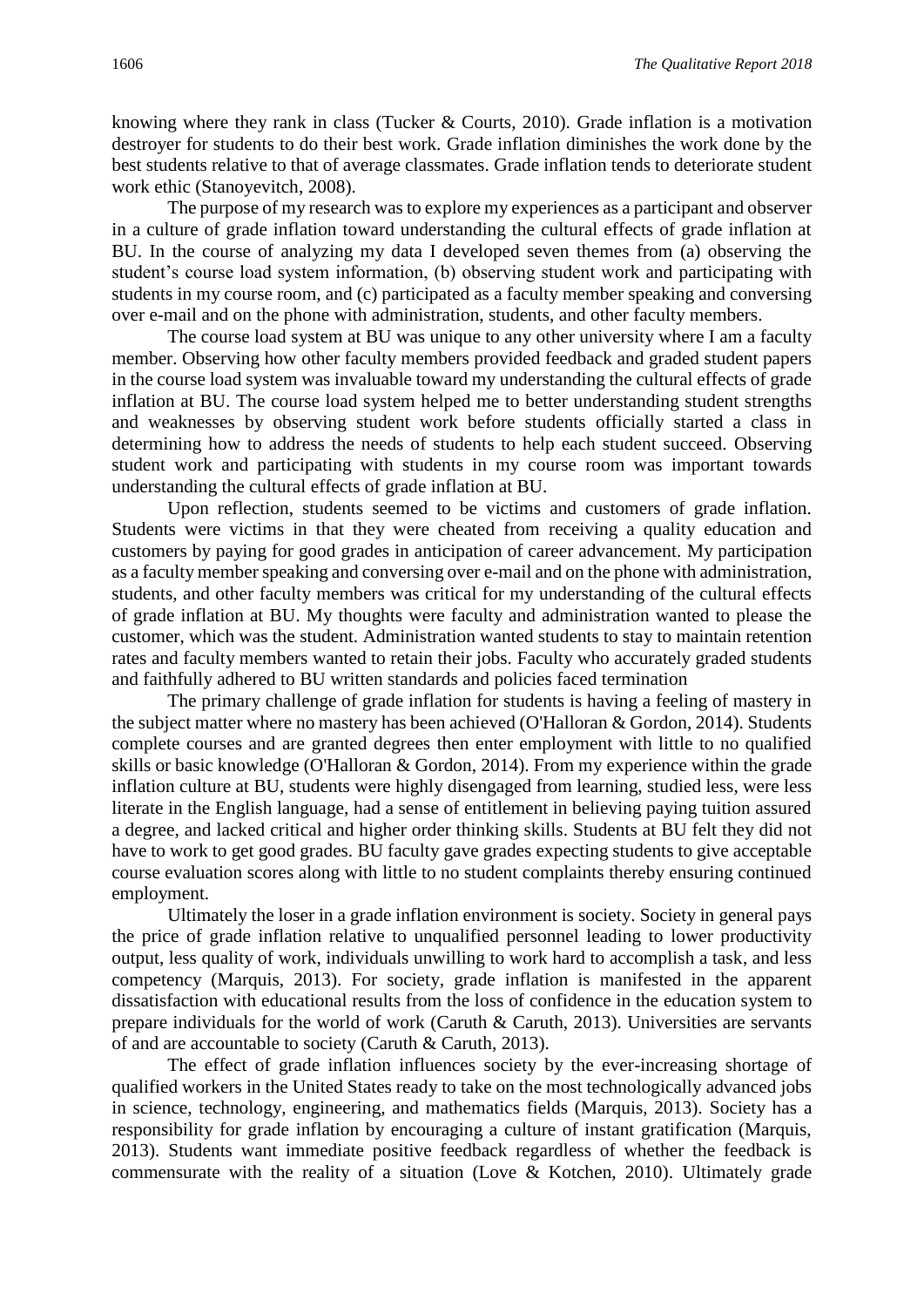inflation impacts society because students learn high rewards come with little work and effort, which does not develop students with the fortitude and ambition required for the United States to effectively compete in a challenging rapidly shifting global economy (Love & Kotchen, 2010; Marquis, 2013).

Students who are victimized by grade inflation often do not learn requisite skills to be productive workers (Caruth & Caruth, 2013). A potential consequence of grade inflation is students are not as engaged in the nation's political life (Marquis, 2013). The effects of grade inflation might create an uneducated citizenry where individuals are unable to critically think about the issues of the day. Receiving unearned "As" does not establish the foundation for a lifetime of learning that is required for an informed citizenry (Caruth & Caruth, 2013).

Employers are victimized by grade inflation because employers are unable hire the level of talent, knowledge, diligence, competence, work ethic, level of understanding, and abilities needed to increase profitability and enhance wealth resulting in a less productive workforce. Inflated grades mislead employers and can distort hiring and compensation decisions (Young, 2013). With grade inflation existing across nearly all academic institutions, employers find it difficult to evaluate and compare applicants by merely reviewing transcripts and GPAs (Windemuth, 2014). The greatest challenge of grade inflation for university administrators, faculty, students, society, and employers is the inability to determine between exceptional individuals and mediocre individuals.

Upon reflection, the issue that was perplexing for me was that during the initial faculty training, BU appeared to emphasize an intolerance for grade inflation, yet in practice, primarily because BU is a for profit business, grade inflation appears to be rampant. My concern and thoughts are if the culture of grade inflation continues and no strong articulation of standards is forthcoming, the worst-case scenario might happen. The U.S. Congress might step in and create laws for national standards for college curricula enforced by testing in core subjects. Accrediting agencies and federal funding might force schools to address grade inflation, which would entail the functional loss of academic freedom. If grade inflation continues, universities might become mere extensions of high school.

As educators, leaders, and practitioners we can abate grade inflation. In this paper, I provided my observations as a participant at an online university where no part of the university appeared unaffected by a culture of grade inflation. Students being treated as customers must end, the student-instructor dynamics must be positively changed, the use of student evaluations of instructors be altered, and strong academic policies must be enforced. We can lessen grade inflation and make students appreciate the real value of the grades they are earning, not as indicators of something finished, but of something that is just the beginning. Universities can regain the role of opening minds of students in the search of truth. We need to start curbing the culture of grade inflation that is plaguing higher education in the United States. However, if grade inflation continues unabated, educational institutions will continue to cheat students and continue to hire corrupt, not academically qualified, and ineffective instructors and administrators.

#### **Limitations and Future Research**

Six limitations exist. First, the study took place at one online university in the United States. Results might be different at another online university or at an on-ground educational institution. The second limitation was a lack of prior research on the phenomenon of grade inflation at online universities in the United States. The third limitation was I was not privy to all students and all faculty as I could only observe the course load system and the students assigned to me. The fourth limitation was reduced access to speaking with administration personnel as such personnel preferred e-mail communications. The fifth limitation was my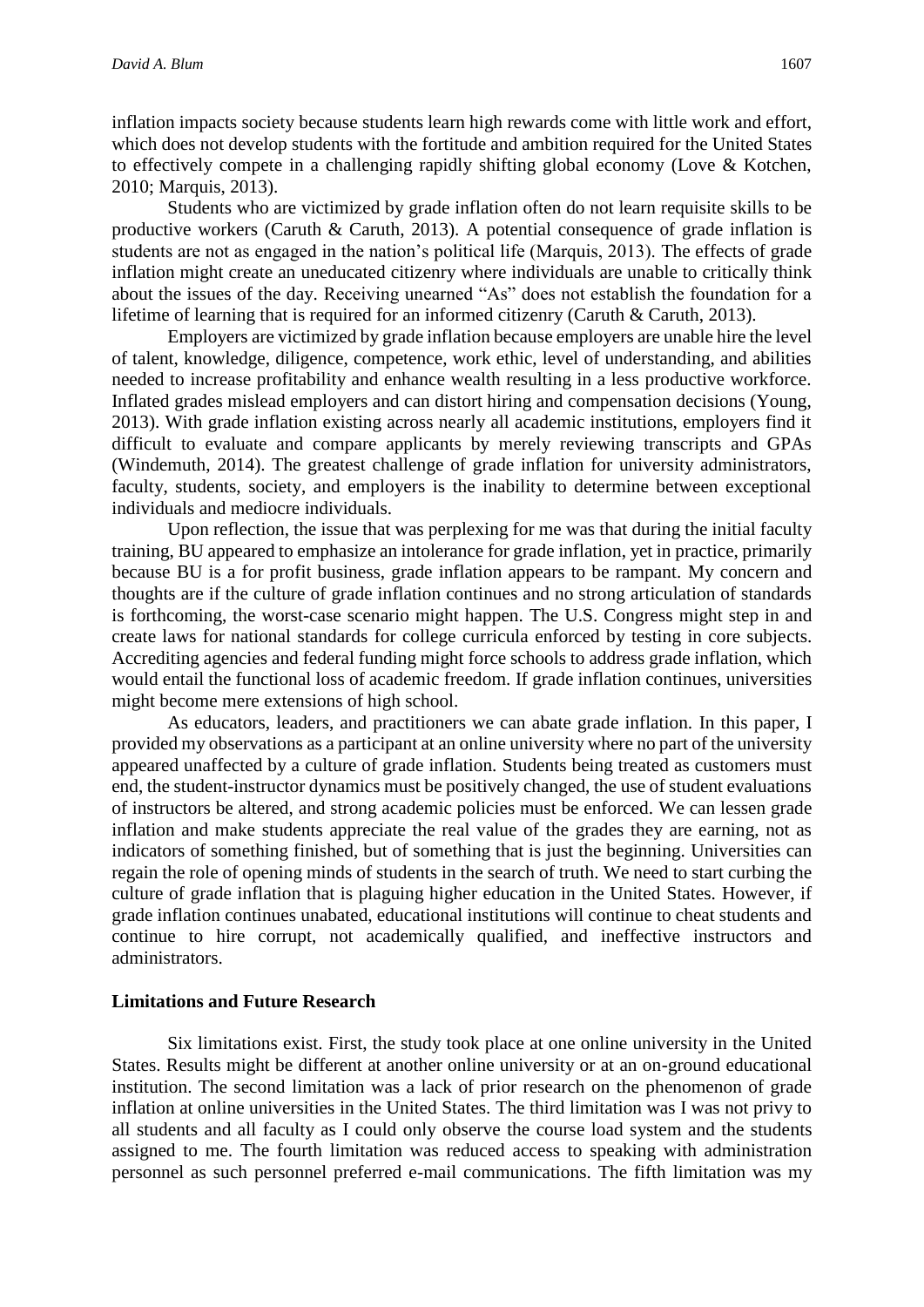discoveries were self-reported, therefore, other researchers are limited to independently verify my findings. The sixth limitation was I taught masters and doctoral students. Possibly, grade inflation is not as obvious at the associate and bachelor's degree levels.

Future research could involve proposing solutions to abate grade inflation at U.S. online universities. Future researchers could explore whether additional reasons exist for grade inflation. Researchers could expand the work of Winzer (2002) and Kohn (2002) to explore whether grade inflation does not exist. Future researchers could explore the rising costs of attending university effect on grade inflation. Researchers may test my discoveries by utilizing a quantitative research design with a statistically significant sample size.

### **References**

- Aij, K. H., Visse, M., & Widdershoven, G. A. M. (2015). Lean leadership: An ethnographic Study. *Leadership in Health Services, 28*, 119-134. doi: 10.1108/LHS-03-2014-0015
- Anderson, L. (2006). Analytic autoethnography. *Journal of Contemporary Ethnography, 35*, 373-395. doi: 10.1177/0891241605280449
- Bejar, I. I., & Blew, E. O. (1981). Grade inflation and the validity of the scholastic aptitude test. *American Educational Research Journal, 18*, 143-156. doi: 10.3102/00028312018002143
- Birnbaum, R. (1977). Factors related to university grade inflation. *Journal of Higher Education, 48,* 519-539.
- Boyle, M., & Parry, K. (2007). Telling the whole story: The case for organizational autoethnography. *Culture and Organization*, *13*, 185-190. doi: 10.1080/1475955070148648
- Burnard, P. (2004). Some problems in using ethnographic methods in nursing research: Commentary and examples from a Thai study. *Diversity in Health and Social Care*, *1*(1), 45-51.
- Buzard, J. (2003). On auto-ethnographic authority. *The Yale Journal of Criticism, 16*(1), 61- 91. Retrieved from<https://doi.org/10.1353/yale.2003.0002>
- Castillo, J., Wakefield, M., & LeMaster, J. (2010). Some observations from a very telling innocuous query: An essay on the state of higher education in America. *American Journal of Business Education, 3*(6), 33-36. Retrieved from <http://clutejournals.com/index.php/AJBE/article/view/438>
- Caruth, D. L., & Caruth, G D. (2013). Grade inflation: An issue for higher education? *Turkish Journal of Distance Education, 14*(1), 102-110. Retrieved from <http://tojde.anadolu.edu.tr/homepage.html>
- Chan, W., Hao, L., & Suen, W. (2007). A signaling theory of grade inflation. *International Economic Review, 48*, 1065-1090.<https://doi.org/10.1111/j.1468-2354.2007.00454.x>
- Chang, H. (2007). Autoethnography: Raising cultural consciousness of self and others. *Methodological Developments in Ethnography, 12,* 207-221. [https://doi.org/10.1016/s1529-210x\(06\)12012-4](https://doi.org/10.1016/s1529-210x(06)12012-4)
- Delamont, S. (2009). The only honest thing: Autoethnography, reflexivity and small crises in fieldwork. *Ethnography and Education, 4*(1), 51-63. <https://doi.org/10.1080/17457820802703507>
- Delany, S. R. (2004). *The motion of light in water*. Minneapolis, MN: University of Minnesota Press.
- Denshire, S. (2013). Autoethnography. *Sociopedia.isa*, 1-12. Retrieved from [http://www.isa](http://www.isa-sociology.org/en/publications/isa-digital-publications/sociopediaisa/)[sociology.org/en/publications/isa-digital-publications/sociopediaisa/](http://www.isa-sociology.org/en/publications/isa-digital-publications/sociopediaisa/)
- Didion, J. (2005). *The year of magical thinking*. New York, NY: A. A. Knopf.
- Driscoll, D. L., & Anderson, P. V. (n.d.). *Ethnographic (observational) research, interviews,*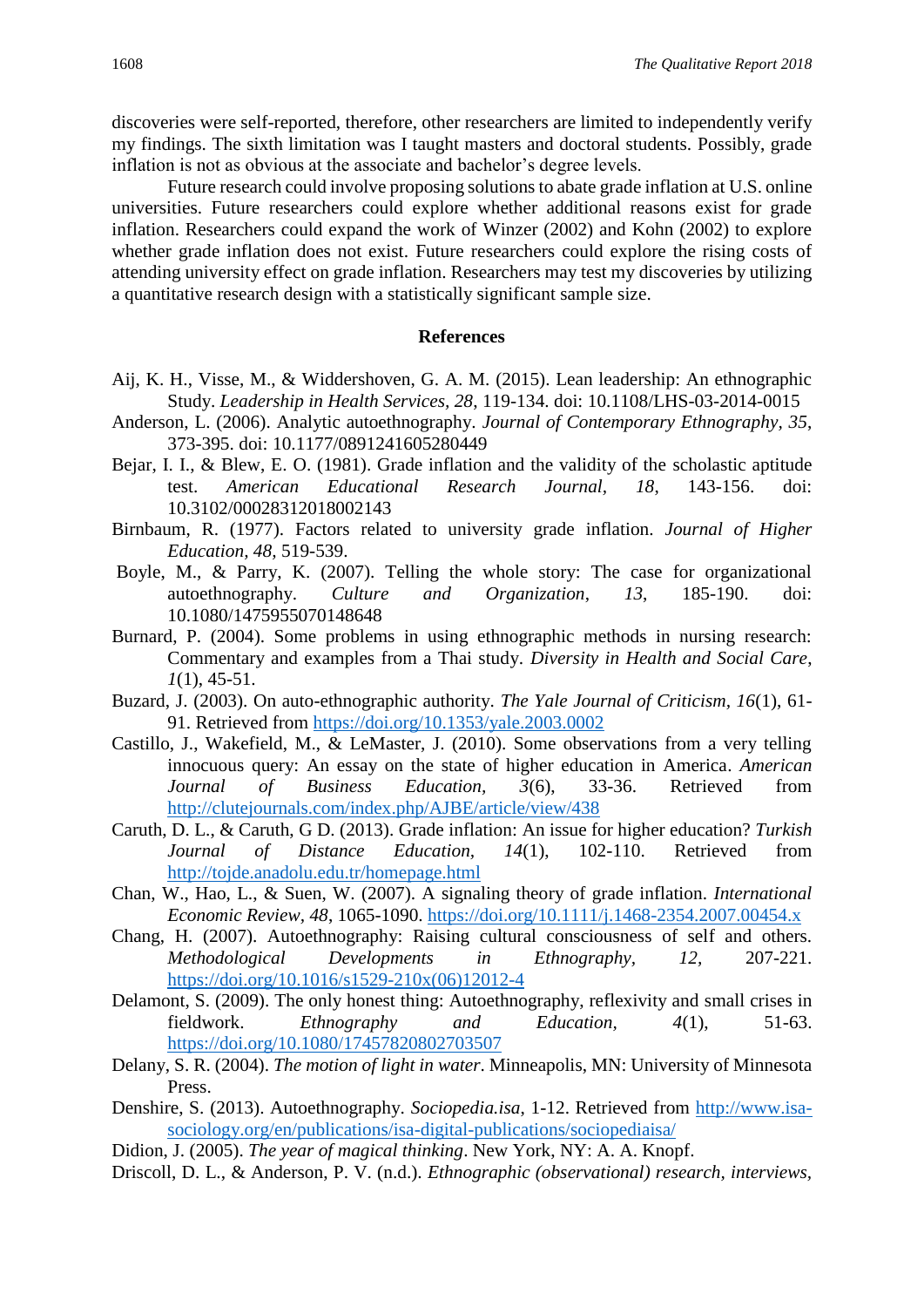*and questionnaires.* Retrieved from [http://www.allenbrizee.com/Obs\\_Int\\_Questionnaires.pdf.](http://www.allenbrizee.com/Obs_Int_Questionnaires.pdf)

- Duncan, M. (2004). Autoethnography: Critical appreciation of an emerging art. *International Journal of Qualitative Methods, 3*(4), 28-39. Retrieved from <https://journals.library.ualberta.ca/ijqm/index.php/IJQM/index>
- Elias, P. B. (2017). Opening up about birth: An autoethnographic account of prolonged labour. *The Qualitative Report*, *22*, 589-600. Retrieved from https://nsuworks.nova.edu/tqr/vol22/iss2/14
- Ellis, C. (2004). *The ethnographic I: A methodological novel about autoethnography*. Walnut Creek, CA: Rowman and Littlefield Publishers.
- Ellis, C. S., & Bochner, A. (2000). Autoethnography, personal narrative, reflexivity: Researcher as subject. In N. K. Denzin & Y. S. Lincoln (Eds.), *Handbook of qualitative research* (pp. 733-768). Thousand Oaks, CA: Sage.
- Ellis, C., & Bochner, A. P. (2003). Autoethnography, personal narrative, reflexivity: Researcher as subject. In N. K. Denzin & Y. S. Lincoln (Eds.), *Collecting and interpreting qualitative materials* (2nd ed., pp. 199-258). Thousand Oaks, CA: Sage.
- Ellis, C., Adams, T. E., & Bochner, A. P. (2010). Autoethnography: An overview. *Forum: Qualitative Social Research*, *12*(1). Retrieved from <http://nbnresolving.de/urn:nbn:de:0114-fqs1101108>
- Feldman, A. (2003). Validity and quality in self-study. *Educational Researcher, 32*(3), 26-28. <https://doi.org/10.3102/0013189x032003026>
- Fox, R. (2004) *Participant observer: Memoir of a transatlantic life*. New Brunswick, NJ: Transaction Publishers.
- Galle', J., & Lingard, L. (2010). A medical student's perspective of participation in an interprofessional education placement: An autoethnography. *Journal of Interprofessional Care, 24*, 722–733.<https://doi.org/10.3109/13561820903274954>
- Genzuk, M. (1999). *A synthesis of ethnographic research*. Retrieved from [http://www](http://www-bcf.usc.edu/~genzuk/Ethnographic_Research.html)[bcf.usc.edu/~genzuk/Ethnographic\\_Research.html](http://www-bcf.usc.edu/~genzuk/Ethnographic_Research.html)
- Gooblar, D. (2014). *Let's all stop worrying about grade inflation*. Retrieved from <https://chroniclevitae.com/news/506-let-s-all-stop-worrying-about-g>
- Goodall, B. H. L. (2006). *A need to know: The clandestine history of a CIA family*. Walnut Creek, CA: Left Coast Press.
- Gray, H. J. (2008). I'm present, "A" please: A case study examining grading issues in a recreation curriculum. *Journal of Leisure Studies & Recreation Education, 23*, 43-60. Retrieved from<http://js.sagamorepub.com/schole>
- Green, K. H., & Emerson, A. (2007). A new framework for grading. *Assessment and Evaluation in Higher Education, 32*, 495–511. <https://doi.org/10.1080/02602930600896571>
- Halvorson, K. (n.d.). *Ethnographic methodology*. Retrieved from [http://www.geo.mtu.edu/rs4hazards/links/Social-](http://www.geo.mtu.edu/rs4hazards/links/SocialKateG/Ethnographic%20Methodology.html)[KateG/Ethnographic%20Methodology.html](http://www.geo.mtu.edu/rs4hazards/links/SocialKateG/Ethnographic%20Methodology.html)
- Herrmann, A. F. (2005). My father's ghost: Interrogating family photos. *Journal of Loss and Trauma, 10*, 337-346. <https://doi.org/10.1080/15325020590956765>
- Holt, N. L. (2001). Beyond technical reflection: Demonstrating the modification of teaching behaviors using three levels of reflection. *International Journal of Qualitative Methods, 2*(1). 66–76. Retrieved from <https://journals.library.ualberta.ca/ijqm/index.php/IJQM/index>
- Hu, S. (2005). Beyond grade inflation: Grading problems in higher education. *ASHE Higher Education Report, 30*(6), 1-99.<https://doi.org/10.1353/rhe.2006.0051>
- Hyde, T. (2015). *Should schools implement tougher grading standards?* Retrieved from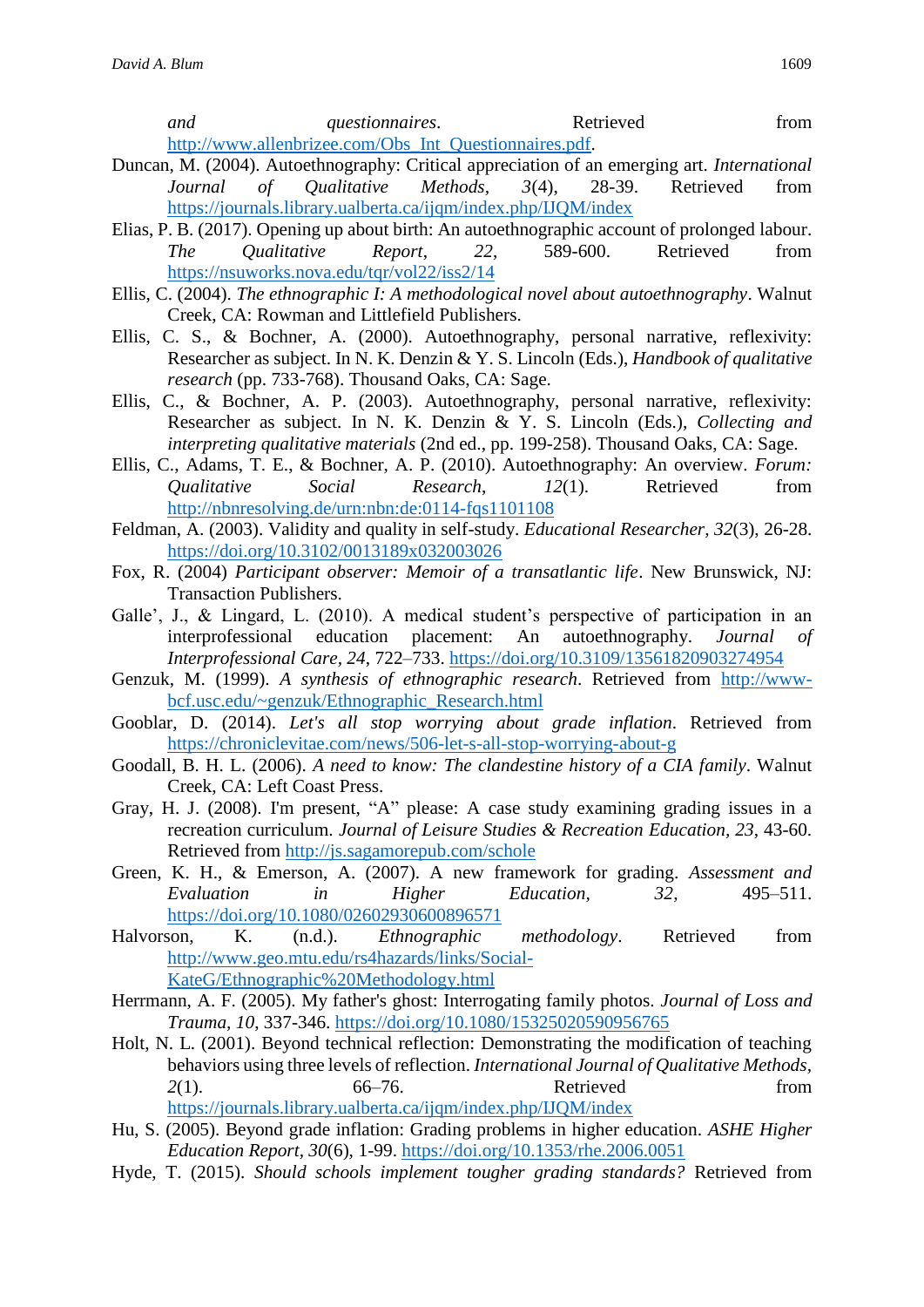[https://www.aeaweb.org/research/should-schools-implement-tougher-grading](https://www.aeaweb.org/research/should-schools-implement-tougher-grading-standards)[standards](https://www.aeaweb.org/research/should-schools-implement-tougher-grading-standards)

- Jaschik, J. (2009). *Grade inflation seen rising*. Retrieved from <http://www.insidehighered.com/news/2009/03/12/grades>
- Johnson, V. (2003). *Grade inflation: A crisis in college education*. New York, NY: Springer Publishers.
- Juola, A. (1976). *Grade inflation in higher education: What can or should we do*? Retrieved from<http://eric.ed.gov/?id=ED129917>
- Kawulich, B. B. (2005). *Participant observation as a data collection method*. Retrieved from <http://www.qualitative-research.net/index.php/fqs/article/view/466/996>
- Kezim, B., Pariseau, S. E., & Quinn, F. (2005). Is grade inflation related to faculty status? *Journal of Education for Business, 80,* 358-364. [https://doi.org/10.3200/joeb.80.6.358-](https://doi.org/10.3200/joeb.80.6.358-364) [364](https://doi.org/10.3200/joeb.80.6.358-364)
- Kohn, A. (2002). *The dangerous myth of grade inflation*. Retrieved from<http://chronicle.com/>
- Kostal J. W., Kuncel, N. R., & Sackett, P. R. (2016). Grade inflation marches on: Grade increases from the 1990s to 2000s. *Educational Measurement: Issues and Practice, 35*(1), 11-20. doi:10.1111/emip.12077
- Le Roux, C. S. (2016). Exploring rigour in autoethnographic research. *International Journal of Social Research Methodology, 20*, 195-207. doi: 10.1080/13645579.2016.1140965
- Lincoln, Y. S., & Guba, E. (1985). *Naturalistic inquiry.* Beverly Hills, CA: Sage.
- Love, D. A., & Kotchen, M. J. (2010). Grades, course evaluations, and academic incentives*. Eastern Economic Journal, 36*, 151-163.<https://doi.org/10.3200/joeb.80.6.358-364>
- Malinverni, L., & Pares, N. (2017). An autoethnographic approach to guide situated ethical decisions in participatory design with teenagers. *Interacting With Computers, 29*, 403- 415.<https://doi.org/10.1093/iwc/iww031>
- Marquis, J. (2013). *Why students should fear grade inflation*. Retrieved from https://www.universities.com/blog/2013/05/why-students-should-fear-grade-inflation/
- Maydell, E. (2010). Methodological and analytical dilemmas in autoethnographic research. *Journal of Research Practice*, *6*(1). Retrieved from <http://jrp.icaap.org/index.php/jrp/article/view/223/190>
- Mendez, M. (2013). Autoethnography as a research method: Advantages, limitations and criticisms. *Colombian Applied Linguistics Journal*, 279-287. <https://doi.org/10.14483/udistrital.jour.calj.2013.2.a09>
- Neuman, W. L. (2003). *Social research methods: Qualitative and quantitative approaches* (5th ed.). Boston, MA: Allyn and Bacon.
- Ngunjiri, F. W., Hernandez, K. C., & Chang, H. (2010). Living autoethnography: Connecting life and research. *Journal of Research Practice*, *6*(1), 1-14. Retrieved from <http://jrp.icaap.org/index.php/jrp>
- Nikolakakos, E., Reeves, J. L., & Shuch, S. (2012). An examination of the causes of grade inflation in a teacher education program and implications for practice. *College and University, 87*(3), 2-14.
- O'Byrne, P. (2007). Autoethnographic approaches: The advantages and disadvantages of mixing methods: An analysis of combining traditional and autoethnographic approaches. *Qualitative Health Research, 17*, 1381-1391*.* <https://doi.org/10.1177/1049732307308304>
- O'Halloran, K., & Gordon, M. E. (2014). A synergistic approach to turning the tide of grade Inflation. *Higher Education*, *68*, 1005-1023. [https://doi.org/10.1007/s10734-014-9758-](https://doi.org/10.1007/s10734-014-9758-5) [5](https://doi.org/10.1007/s10734-014-9758-5)
- Oladele, D., Richter, S., Clark, A., & Laing, L. (2012). Critical ethnography: A useful methodology in conducting health research in different resource settings. *The*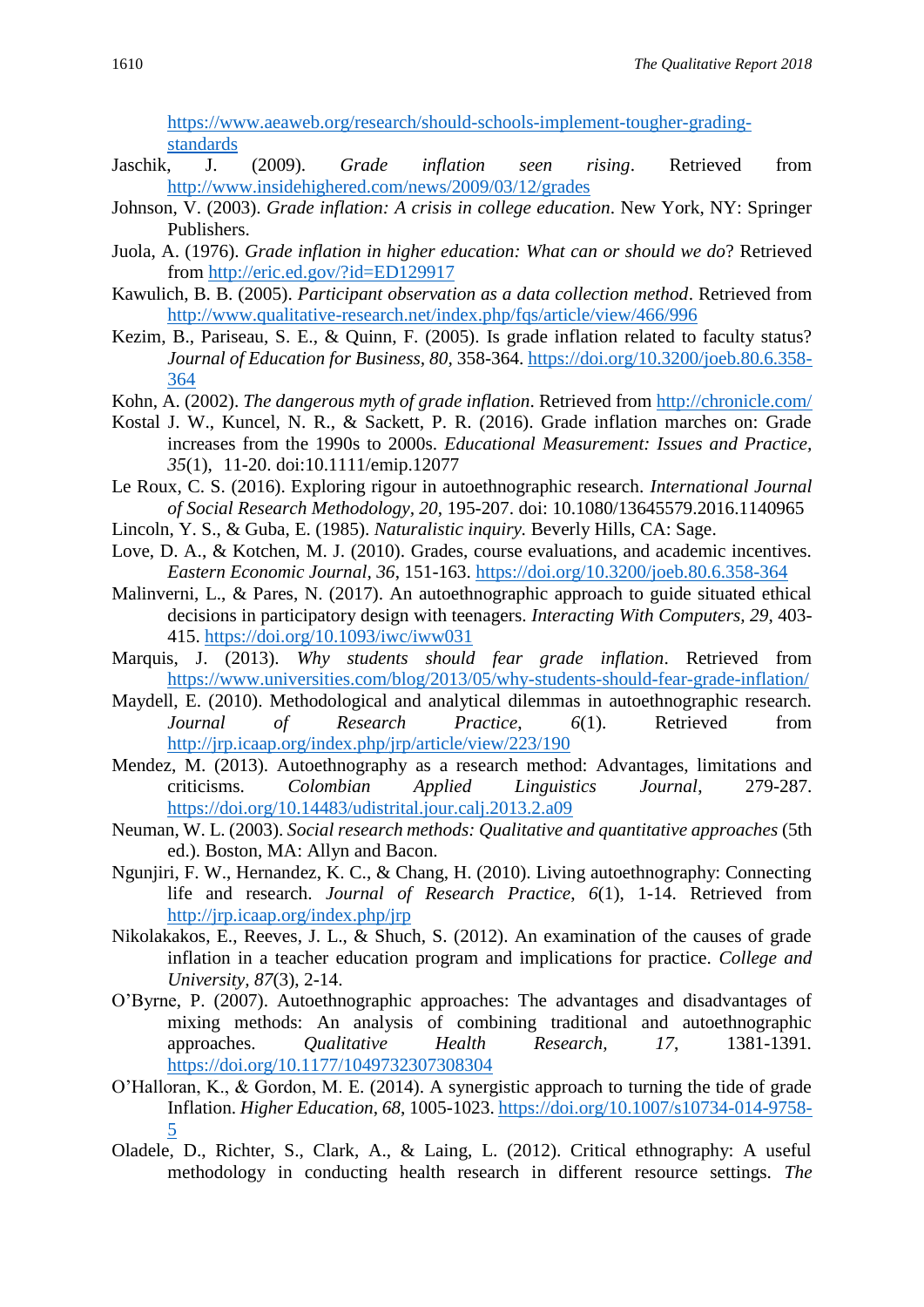*Qualitative Report*, *17*(39), 1-21. Retrieved from <http://nsuworks.nova.edu/tqr/vol17/iss39/1>

- Pascarealla, E. T., Seifert, T. A., & Blaich, C. (2010). How effective are the NSSE benchmarks in predicting important educational outcomes? *Change: The Magazine of Higher Learning, 42*(1), 16-22.<https://doi.org/10.1080/00091380903449060>
- Popov, S. V., & Bernhardt, D. (2013). University competition, grading standards, and grade inflation. *Economic Inquiry, 51*, 1764-1778. doi: 10.1111/j.1465-7295.2012.00491.x
- Qu, S. Q., & Dumay, J. (2011). The qualitative research interview. *Qualitative Research in Accounting & Management, 8*, 238-264*.* doi: 10.1108/11766091111162070
- Reed-Danahay, D. E. (1997). *Auto/Ethnography: Rewriting the self and the social*. New York, NY: Berg.
- Reed-Danahay, D. (2009). Anthropologists, education, and autoethnography. *Reviews in Anthropology, 38*, 28-47. doi: 10.1080/00938150802672931
- Rojstaczer, S. (2003). *Where all grades are above average*. Retrieved from <https://today.duke.edu/2003/01/20030128.html>
- Rojstaczer, S. (2015). *National trends in grade inflation, American colleges and universities*. Retrieved from [http://www.gradeinflation.com](http://www.gradeinflation.com/)
- Rojstaczer, S., & Healy, C. (2010). *Grading in American colleges and universities.* Retrieved from [www.gradeinflation.com/tcr2010grading.pdf](http://www.gradeinflation.com/tcr2010grading.pdf)
- Rojstaczer, S., & Healy, C. (2012). *Where A is ordinary: The evolution of American college and university grading*, *1940–2009*. Retrieved from <http://www.tcrecord.org/PrintContent.asp?ContentID=16473>
- Saldaña, J. (2009). *The coding manual for qualitative researchers*. Thousand Oaks, CA: Sage.
- Saldaña, J. (2013). *The coding manual for qualitative researchers* (2nd ed.). Thousand Oaks, CA: Sage.
- Sparkes, A. C. (1996). The fatal flaw: A narrative of the fragile body-self. *Qualitative Inquiry, 2,* 463–494. doi: 10.1177/107780049600200405
- Sparkes, A. (2000). Autoethnography and narratives of self: Reflections on criteria in action. *Sociology of Sport Journal, 17*, 21-43.<https://doi.org/10.1123/ssj.17.1.21>
- Stanoyevitch, A. (2008). *Controlling grade inflation*. Retrieved from <http://www.nea.org/home/1821.htm>
- Stinson, A. B. (2009). *An autoethnography: A mathematics teacher's journey of identity construction and change*. Retrieved from [http://scholarworks.gsu.edu/msit\\_diss/43/](http://scholarworks.gsu.edu/msit_diss/43/)
- Tierney, W. G. (1999). *Building the responsive campus: Creating high performance colleges and universities*. Thousand Oaks, CA: Sage.
- Tucker, J., & Courts, B. (2010). Grade inflation in the college classroom. *Foresight, 12*(1), 45- 53.<https://doi.org/10.1108/14636681011020155>
- Tullis-Owen, J. A., McRae, C., Adams, T. E., & Vitale, A. (2009). Truth troubles. *Qualitative Inquiry, 15*(1), 178-200. doi: 10.1177/1077800408318316
- Vedder, R. (2010). *Student evaluations, grade inflation, and declining student effort*. Retrieved from [https://chronicle.com/blogs/innovations/student-evaluations-grade](https://chronicle.com/blogs/innovations/student-evaluations-grade-inflationdecliningstudent-effort/24926)[inflationdecliningstudent-effort/24926](https://chronicle.com/blogs/innovations/student-evaluations-grade-inflationdecliningstudent-effort/24926)
- Vickers, M. H. (2002). Researchers as storytellers: Writing on the edge and without a safety net. *Qualitative Inquiry, 8*, 608-621.<https://doi.org/10.1177/107780002237007>
- Wall, S. (2006). An autoethnography on learning about autoethnography. *International Journal of Qualitative Methods*, *5*(2), 1-12. doi: 10.1177/160940690600500205
- Wall, S. (2008). Easier said than done: Writing an autoethnography. *International Journal of Qualitative Methods, 7*(1), 38–53.<https://doi.org/10.1177/160940690800700103>
- Watts, J. H. (2008). Emotion, empathy and exit: Reflections on doing ethnographic qualitative research on sensitive topics. *Medical Sociology Online, 3*(2), 3-14. Retrieved from